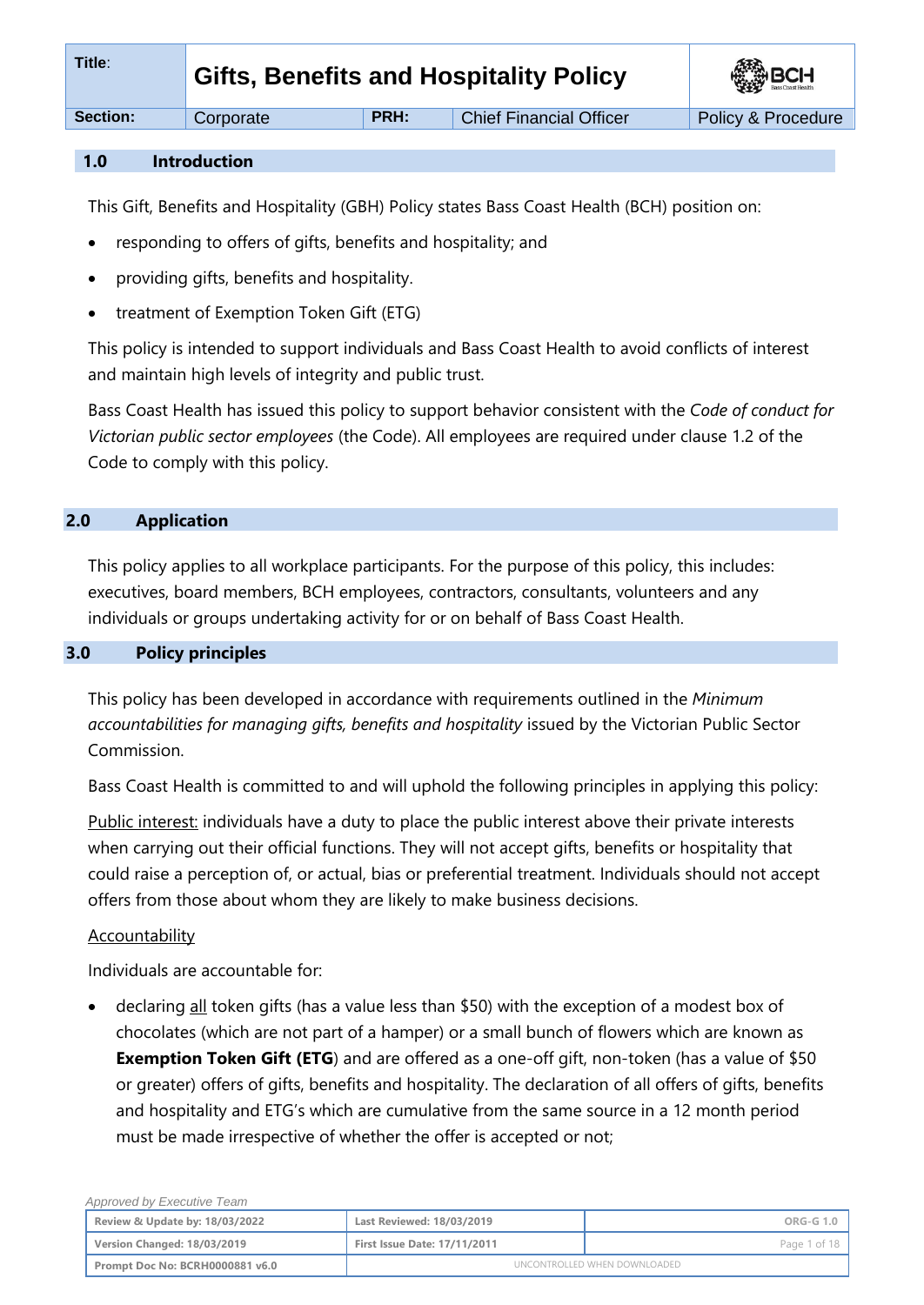| Title:   |           | <b>Gifts, Benefits and Hospitality Policy</b> |                                | <b>BOH</b>         |
|----------|-----------|-----------------------------------------------|--------------------------------|--------------------|
| Section: | Corporate | <b>PRH:</b>                                   | <b>Chief Financial Officer</b> | Policy & Procedure |

- declining non-token offers of gifts, benefits and hospitality, or where an exception applies under this policy, seeking approval to accept the offer; and
- the responsible provision of gifts, benefits and hospitality.

# Risk-based approach

Bass Coast Health, through its policies, processes and Finance, Audit and Risk Committee, will ensure gifts, benefits and hospitality risks are appropriately assessed and managed. Individuals with direct reports will ensure they are aware of the risks inherent in their team's work and functions and monitor the risks to which their direct reports are exposed.

# **Responsibilities**

| <b>BCH Board</b>          | The BCH Board will provide oversight and guidance on all matters                                                                                                                                                                                                                                                                                                                                                                                                                                                                                                   |  |  |  |
|---------------------------|--------------------------------------------------------------------------------------------------------------------------------------------------------------------------------------------------------------------------------------------------------------------------------------------------------------------------------------------------------------------------------------------------------------------------------------------------------------------------------------------------------------------------------------------------------------------|--|--|--|
|                           | relating to the GBH Policy                                                                                                                                                                                                                                                                                                                                                                                                                                                                                                                                         |  |  |  |
| <b>CEO</b>                | The CEO is the Authorised Officer responsible for:<br>the management of the Gifts, Benefits and Hospitality Register<br>where appropriate, reporting breaches to the Independent<br>$\bullet$<br>Broad-based Anticorruption Commission (IBAC) under IBAC's<br>mandatory notification legislation.<br>final approval of applications for offers of gifts, benefits and<br>$\bullet$<br>hospitality which are not ETG's made to BCH and as the<br>organisation delegate, deciding the appropriate outcome and<br>ensuring the offer is recorded on the GBH Register. |  |  |  |
| <b>Finance, Audit and</b> | The F.A.R Committee is responsible for:                                                                                                                                                                                                                                                                                                                                                                                                                                                                                                                            |  |  |  |
| <b>Risk Committee</b>     | monitoring and assessing the GBH Policy framework at Bass                                                                                                                                                                                                                                                                                                                                                                                                                                                                                                          |  |  |  |
| (F.A.R. Committee)        | Coast Health including its application and effectiveness.                                                                                                                                                                                                                                                                                                                                                                                                                                                                                                          |  |  |  |
|                           | reviewing Bass Coast Health's Gifts Register recordings (as a<br>٠                                                                                                                                                                                                                                                                                                                                                                                                                                                                                                 |  |  |  |
|                           | minimum, annually)                                                                                                                                                                                                                                                                                                                                                                                                                                                                                                                                                 |  |  |  |
|                           | making appropriate recommendations to strengthen the GBH<br>$\bullet$                                                                                                                                                                                                                                                                                                                                                                                                                                                                                              |  |  |  |
|                           | Policy framework where gaps are identified.                                                                                                                                                                                                                                                                                                                                                                                                                                                                                                                        |  |  |  |
| <b>Chief Financial</b>    | The CFO is responsible for:                                                                                                                                                                                                                                                                                                                                                                                                                                                                                                                                        |  |  |  |
| Officer (CFO)             | the review and maintenance of the GBH Policy                                                                                                                                                                                                                                                                                                                                                                                                                                                                                                                       |  |  |  |
|                           | providing advice to the CEO and BCH staff on the application of<br>the policy                                                                                                                                                                                                                                                                                                                                                                                                                                                                                      |  |  |  |
|                           | reporting any relevant issues relating to the GBH Policy to the                                                                                                                                                                                                                                                                                                                                                                                                                                                                                                    |  |  |  |
|                           | BCH Board and F.A.R Committee.                                                                                                                                                                                                                                                                                                                                                                                                                                                                                                                                     |  |  |  |
|                           | integration of the GBH policy with Bass Coast Health's                                                                                                                                                                                                                                                                                                                                                                                                                                                                                                             |  |  |  |
|                           | Fraud and Corruption Policy<br>$\frac{1}{2}$                                                                                                                                                                                                                                                                                                                                                                                                                                                                                                                       |  |  |  |
|                           | Conflict of Interest Policy                                                                                                                                                                                                                                                                                                                                                                                                                                                                                                                                        |  |  |  |
|                           | <b>Procurement Policy</b>                                                                                                                                                                                                                                                                                                                                                                                                                                                                                                                                          |  |  |  |
|                           | <b>Probity Guidelines</b>                                                                                                                                                                                                                                                                                                                                                                                                                                                                                                                                          |  |  |  |
| Manager,                  | The Manager, Procurement and Contracts is responsible for:                                                                                                                                                                                                                                                                                                                                                                                                                                                                                                         |  |  |  |
| <b>Procurement and</b>    | Supporting the CEO and CFO in the fulfilment of their                                                                                                                                                                                                                                                                                                                                                                                                                                                                                                              |  |  |  |
| <b>Contracts</b>          | responsibilities in relation to this policy                                                                                                                                                                                                                                                                                                                                                                                                                                                                                                                        |  |  |  |
|                           | Designing and delivering training to BCH staff in relation to<br>BCH's GBH Policy framework and its' application                                                                                                                                                                                                                                                                                                                                                                                                                                                   |  |  |  |

| Approved by Executive Team      |                                     |                              |
|---------------------------------|-------------------------------------|------------------------------|
| Review & Update by: 18/03/2022  | Last Reviewed: 18/03/2019           | ORG-G 1.0                    |
| Version Changed: 18/03/2019     | <b>First Issue Date: 17/11/2011</b> | Page 2 of 18                 |
| Prompt Doc No: BCRH0000881 v6.0 |                                     | UNCONTROLLED WHEN DOWNLOADED |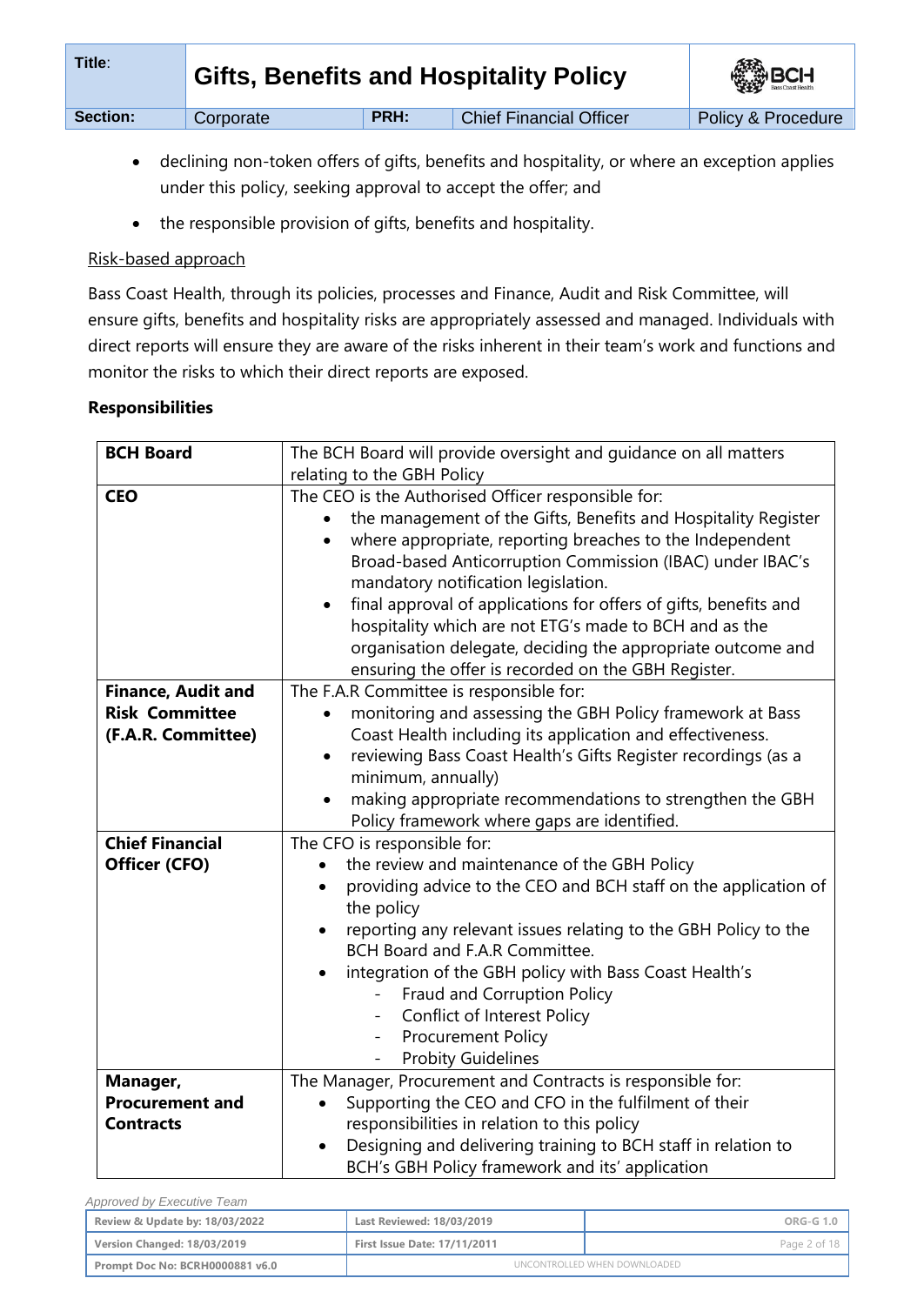| Title:                                                                                                                                                                                                                                 |                                                                                                    |           | <b>Gifts, Benefits and Hospitality Policy</b>                                                                                                               |  |                    | BCH |
|----------------------------------------------------------------------------------------------------------------------------------------------------------------------------------------------------------------------------------------|----------------------------------------------------------------------------------------------------|-----------|-------------------------------------------------------------------------------------------------------------------------------------------------------------|--|--------------------|-----|
|                                                                                                                                                                                                                                        | Section:                                                                                           | Corporate | PRH:<br><b>Chief Financial Officer</b>                                                                                                                      |  | Policy & Procedure |     |
|                                                                                                                                                                                                                                        |                                                                                                    |           | Reviewing GBH applications for offers of Gifts, Benefits and<br>Hospitality made to BCH and endorsing recommendations for<br>the CEO prior to CEO approval. |  |                    |     |
| Executive Directors and Department Managers are subject to this<br><b>Executive Directors /</b><br>policy and must familiarise themselves with the Policy and make their<br><b>Department</b><br>staff aware of it.<br><b>Managers</b> |                                                                                                    |           |                                                                                                                                                             |  |                    |     |
|                                                                                                                                                                                                                                        | <b>BCH Staff including</b><br>Compliance with requirements of this policy including the completion |           |                                                                                                                                                             |  |                    |     |

**full time, part time, sessional or casual and BCH Volunteers** of GBH application where offers of gifts, benefits and hospitality have been made to them irrespective of whether the offer has been accepted.

# **4.0 Minimum accountabilities**

The Victorian Public Sector Commission has set binding minimum accountabilities for staff and heads of public sector organisations relating to the appropriate management of gifts, benefit and hospitality. These can be found at **Schedule A.** 

| 5.0<br><b>Definitions</b>       |                                                                                                                                                                                                                                                            |
|---------------------------------|------------------------------------------------------------------------------------------------------------------------------------------------------------------------------------------------------------------------------------------------------------|
| <b>Business associate</b>       | an external individual or entity which the organisation has, or<br>plans to establish, some form of business relationship, or who may<br>seek commercial or other advantage by offering gifts, benefits or<br>hospitality.                                 |
| <b>Benefits</b>                 | include preferential treatment, privileged access, favours or other<br>advantage offered to an individual. They may include invitations<br>to sporting, cultural or social events, access to discounts and<br>loyalty programs, and promises of a new job. |
|                                 | The value of benefits may be difficult to define in dollars, but as<br>they are valued by the individual, they may be used to influence<br>the individual's behaviour.                                                                                     |
| <b>Conflicts of interest</b>    |                                                                                                                                                                                                                                                            |
| Actual conflict of interest:    | There is a real conflict between an employee's public duties and<br>private interests.                                                                                                                                                                     |
| Potential conflict of interest: | an employee has private interests that could conflict with their<br>public duties. This refers to circumstances where it is foreseeable<br>that a conflict may arise in future and steps should be taken now<br>to mitigate that future risk.              |

| Approved by Executive Team      |                                     |                              |  |
|---------------------------------|-------------------------------------|------------------------------|--|
| Review & Update by: 18/03/2022  | Last Reviewed: 18/03/2019           | ORG-G 1.0                    |  |
| Version Changed: 18/03/2019     | <b>First Issue Date: 17/11/2011</b> | Page 3 of 18                 |  |
| Prompt Doc No: BCRH0000881 v6.0 |                                     | UNCONTROLLED WHEN DOWNLOADED |  |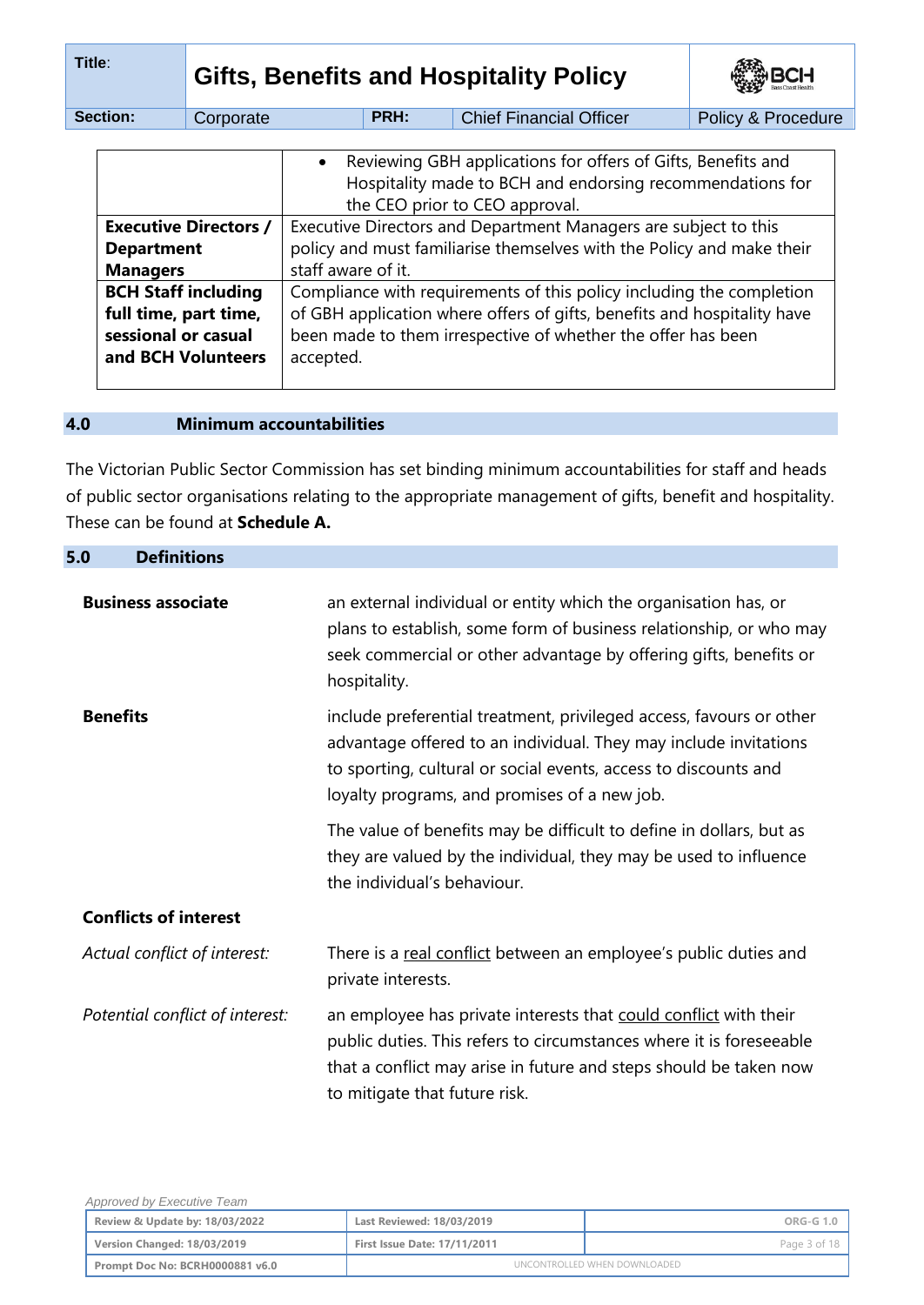| PRH: | <b>Chief Financial Officer</b><br>the public or a third party could form the view that an employee's<br>private interests could improperly influence their decisions or<br>actions, now or in the future. | Policy & Procedure                                                                                                                                                                                                                                                                                                                                                                                                                                                                                                                                                                                                                                                                                                                                                                                                                                                                                                                                                                                                                                                                                                                                                                                                                                                                                                                                                                                                                                                                                                                                                                                                                                                                                                                                                                                                                                                                                                                 |
|------|-----------------------------------------------------------------------------------------------------------------------------------------------------------------------------------------------------------|------------------------------------------------------------------------------------------------------------------------------------------------------------------------------------------------------------------------------------------------------------------------------------------------------------------------------------------------------------------------------------------------------------------------------------------------------------------------------------------------------------------------------------------------------------------------------------------------------------------------------------------------------------------------------------------------------------------------------------------------------------------------------------------------------------------------------------------------------------------------------------------------------------------------------------------------------------------------------------------------------------------------------------------------------------------------------------------------------------------------------------------------------------------------------------------------------------------------------------------------------------------------------------------------------------------------------------------------------------------------------------------------------------------------------------------------------------------------------------------------------------------------------------------------------------------------------------------------------------------------------------------------------------------------------------------------------------------------------------------------------------------------------------------------------------------------------------------------------------------------------------------------------------------------------------|
|      |                                                                                                                                                                                                           |                                                                                                                                                                                                                                                                                                                                                                                                                                                                                                                                                                                                                                                                                                                                                                                                                                                                                                                                                                                                                                                                                                                                                                                                                                                                                                                                                                                                                                                                                                                                                                                                                                                                                                                                                                                                                                                                                                                                    |
|      |                                                                                                                                                                                                           |                                                                                                                                                                                                                                                                                                                                                                                                                                                                                                                                                                                                                                                                                                                                                                                                                                                                                                                                                                                                                                                                                                                                                                                                                                                                                                                                                                                                                                                                                                                                                                                                                                                                                                                                                                                                                                                                                                                                    |
|      | are free or discounted items and any item that would generally be<br>seen by the public as a gift. These include items of high value (e.g.                                                                |                                                                                                                                                                                                                                                                                                                                                                                                                                                                                                                                                                                                                                                                                                                                                                                                                                                                                                                                                                                                                                                                                                                                                                                                                                                                                                                                                                                                                                                                                                                                                                                                                                                                                                                                                                                                                                                                                                                                    |
|      |                                                                                                                                                                                                           |                                                                                                                                                                                                                                                                                                                                                                                                                                                                                                                                                                                                                                                                                                                                                                                                                                                                                                                                                                                                                                                                                                                                                                                                                                                                                                                                                                                                                                                                                                                                                                                                                                                                                                                                                                                                                                                                                                                                    |
|      |                                                                                                                                                                                                           |                                                                                                                                                                                                                                                                                                                                                                                                                                                                                                                                                                                                                                                                                                                                                                                                                                                                                                                                                                                                                                                                                                                                                                                                                                                                                                                                                                                                                                                                                                                                                                                                                                                                                                                                                                                                                                                                                                                                    |
|      |                                                                                                                                                                                                           |                                                                                                                                                                                                                                                                                                                                                                                                                                                                                                                                                                                                                                                                                                                                                                                                                                                                                                                                                                                                                                                                                                                                                                                                                                                                                                                                                                                                                                                                                                                                                                                                                                                                                                                                                                                                                                                                                                                                    |
|      |                                                                                                                                                                                                           |                                                                                                                                                                                                                                                                                                                                                                                                                                                                                                                                                                                                                                                                                                                                                                                                                                                                                                                                                                                                                                                                                                                                                                                                                                                                                                                                                                                                                                                                                                                                                                                                                                                                                                                                                                                                                                                                                                                                    |
|      |                                                                                                                                                                                                           |                                                                                                                                                                                                                                                                                                                                                                                                                                                                                                                                                                                                                                                                                                                                                                                                                                                                                                                                                                                                                                                                                                                                                                                                                                                                                                                                                                                                                                                                                                                                                                                                                                                                                                                                                                                                                                                                                                                                    |
|      |                                                                                                                                                                                                           |                                                                                                                                                                                                                                                                                                                                                                                                                                                                                                                                                                                                                                                                                                                                                                                                                                                                                                                                                                                                                                                                                                                                                                                                                                                                                                                                                                                                                                                                                                                                                                                                                                                                                                                                                                                                                                                                                                                                    |
|      |                                                                                                                                                                                                           |                                                                                                                                                                                                                                                                                                                                                                                                                                                                                                                                                                                                                                                                                                                                                                                                                                                                                                                                                                                                                                                                                                                                                                                                                                                                                                                                                                                                                                                                                                                                                                                                                                                                                                                                                                                                                                                                                                                                    |
|      |                                                                                                                                                                                                           |                                                                                                                                                                                                                                                                                                                                                                                                                                                                                                                                                                                                                                                                                                                                                                                                                                                                                                                                                                                                                                                                                                                                                                                                                                                                                                                                                                                                                                                                                                                                                                                                                                                                                                                                                                                                                                                                                                                                    |
|      |                                                                                                                                                                                                           |                                                                                                                                                                                                                                                                                                                                                                                                                                                                                                                                                                                                                                                                                                                                                                                                                                                                                                                                                                                                                                                                                                                                                                                                                                                                                                                                                                                                                                                                                                                                                                                                                                                                                                                                                                                                                                                                                                                                    |
|      | <b>Legitimate business benefit</b>                                                                                                                                                                        | artwork, jewellery, or expensive pens), low value (e.g. small bunch<br>of flowers) and consumables (e.g. chocolates). Note a modest box<br>of chocolates (which is not part of a hamper) or a small bunch of<br>flowers are known as Exemption Token Gift (ETG) Fundraising by<br>public sector organisations that is consistent with relevant<br>legislation and any government policy is not prohibited under the<br>minimum accountabilities.<br>is the friendly reception and entertainment of guests. Hospitality<br>may range from light refreshments at a business meeting to<br>expensive restaurant meals and sponsored travel and<br>accommodation.<br>gifts, benefits and hospitality accepted or provided for a business<br>purpose, in that it furthers the conduct of official business or other<br>legitimate goals of the organisation, public sector or State.<br>has the same meaning as under section 4 of the Public<br>Administration Act 2004. This includes:<br>public sector employees;<br>statutory office holders; and<br>directors of public entities.<br>is an electronic record of all declarable gifts, benefits and hospitality.<br>It records the date an offer was made and by whom, the nature of<br>the offer, its estimated value, the raising of any actual, potential or<br>perceived conflicts of interest or reputational risks and how the offer<br>was managed. For accepted offers, it details the business reason for<br>acceptance and the officer approving the acceptance.<br>is an offer of a gift, benefit or hospitality that is offered as a courtesy<br>or is of inconsequential or trivial value to both the person making the<br>offer and the individual<br>Whilst the primary determinant of a token offer is that it would not<br>be reasonably perceived within or outside the organisation as<br>influencing an individual or raising an actual, potential or perceived |

| Review & Update by: 18/03/2022  | Last Reviewed: 18/03/2019           | ORG-G 1.0    |
|---------------------------------|-------------------------------------|--------------|
| Version Changed: 18/03/2019     | <b>First Issue Date: 17/11/2011</b> | Page 4 of 18 |
| Prompt Doc No: BCRH0000881 v6.0 | UNCONTROLLED WHEN DOWNLOADED        |              |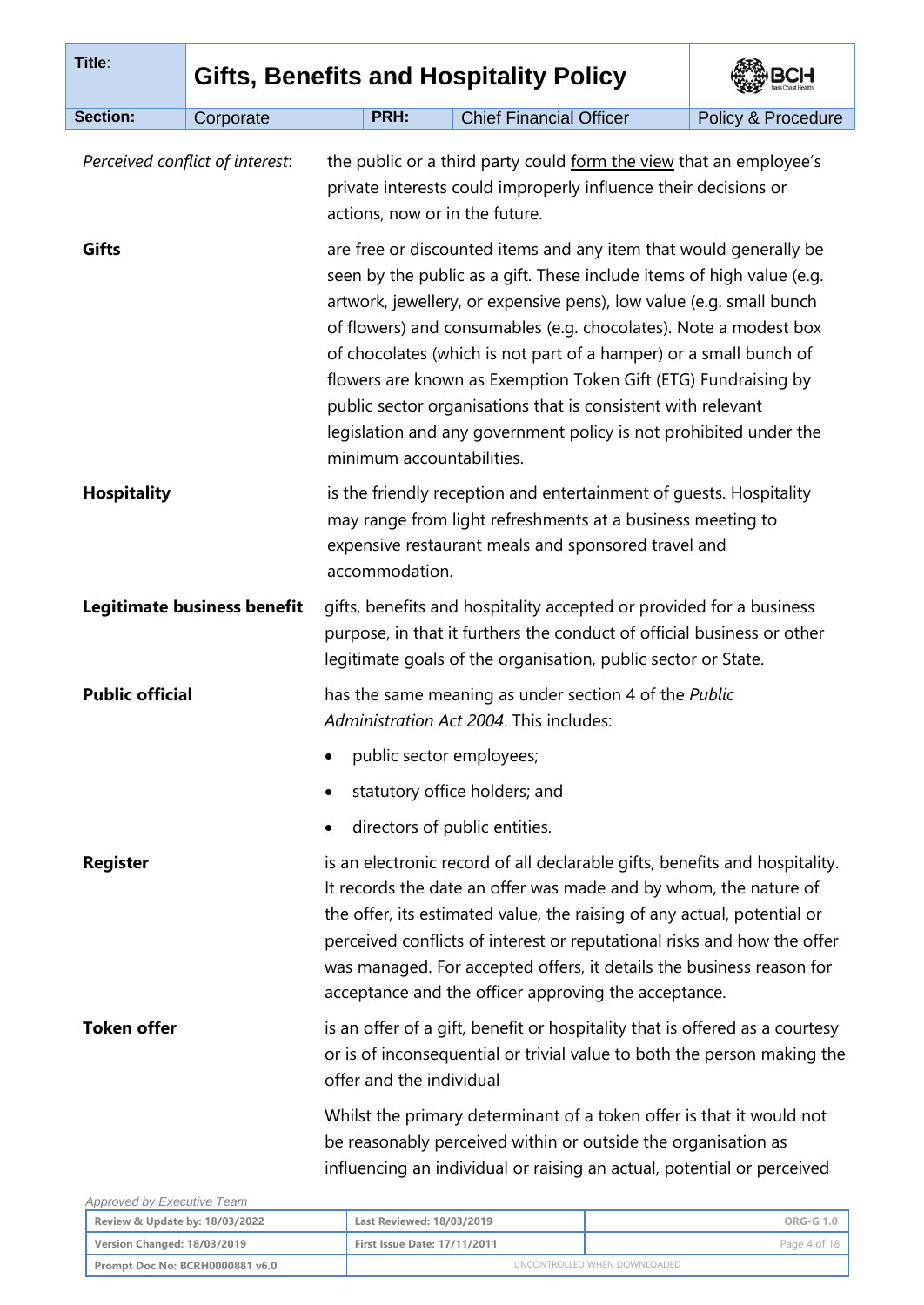| Title:          |           | <b>Gifts, Benefits and Hospitality Policy</b> |                                                                                                                                                                                                                                                                                                                                                                                                                                                                                                                                                                                                                                                    |                               |
|-----------------|-----------|-----------------------------------------------|----------------------------------------------------------------------------------------------------------------------------------------------------------------------------------------------------------------------------------------------------------------------------------------------------------------------------------------------------------------------------------------------------------------------------------------------------------------------------------------------------------------------------------------------------------------------------------------------------------------------------------------------------|-------------------------------|
| Section:        | Corporate | PRH:                                          | <b>Chief Financial Officer</b>                                                                                                                                                                                                                                                                                                                                                                                                                                                                                                                                                                                                                     | <b>Policy &amp; Procedure</b> |
| Non-token offer |           |                                               | conflict of interest, it cannot be worth more than \$50 (including<br>cumulative offers from the same source over a 12 month period) and<br>must be recorded on a gift, benefit and hospitality register even if<br>the token is declined, with the exception of an ETG<br>is an offer of a gift, benefit or hospitality that is, or may be perceived<br>to be by the recipient, the person making the offer or by the wider<br>community, of more than inconsequential value. All offers worth<br>more than \$50 are non-token offers and must be recorded on a gift,<br>benefit and hospitality register even if the non-token gift is declined. |                               |

#### **6.0 Management of offers of gifts, benefits and hospitality**

This section sets out the process for accepting, declining and recording offers of gifts, benefits and hospitality. Any exceptions to this process must have the prior written approval of the CEO.

## **Staff to staff gifts**

The giving and receiving of gifts between Bass Coast Health is considered a matter between staff and is not impacted by this policy unless there is a conflict of interest created in the offer of gifts, benefits or hospitality from one staff member to another.

## **Token offers**

A token offer is an offer of a gift, benefit or hospitality that is of inconsequential or trivial value to both the person making the offer and the individual. It may include promotional items such as pens and note pads, and modest hospitality which would be considered a basic courtesy, such as light refreshments offered during a meeting.

While the primary determinant of a token offer is that it would not be reasonably perceived within or outside the organisation as influencing an individual raising an actual, potential or perceived conflict of interest, it cannot be worth more than \$50. If token offers are made often by the same person or organisation, the cumulative value of the offers, or the perception that they may influence the recipient, may result in the offers becoming non-token.

Individuals cannot accept token offers of gifts, benefits and hospitality without approval from the CEO. Promotional items such as pens, notepads, keyrings etc. and token hospitality, such as sandwiches over a lunchtime meeting can be accepted and do not need approval of the CEO or be declared on the register. An ETG can be accepted without CEO approval. All other token gifts with a value of less than \$50 must have CEO approval and be declared on the electronic gifts register.

Individuals are to refuse all offers:

 *Approved by Executive Team*

 made by a current or prospective supplier unless they are promotional items or token hospitality as described above;

| Approved by Executive Team |                                 |                                     |                              |  |
|----------------------------|---------------------------------|-------------------------------------|------------------------------|--|
|                            | Review & Update by: 18/03/2022  | Last Reviewed: 18/03/2019           | ORG-G 1.0                    |  |
|                            | Version Changed: 18/03/2019     | <b>First Issue Date: 17/11/2011</b> | Page 5 of 18                 |  |
|                            | Prompt Doc No: BCRH0000881 v6.0 |                                     | UNCONTROLLED WHEN DOWNLOADED |  |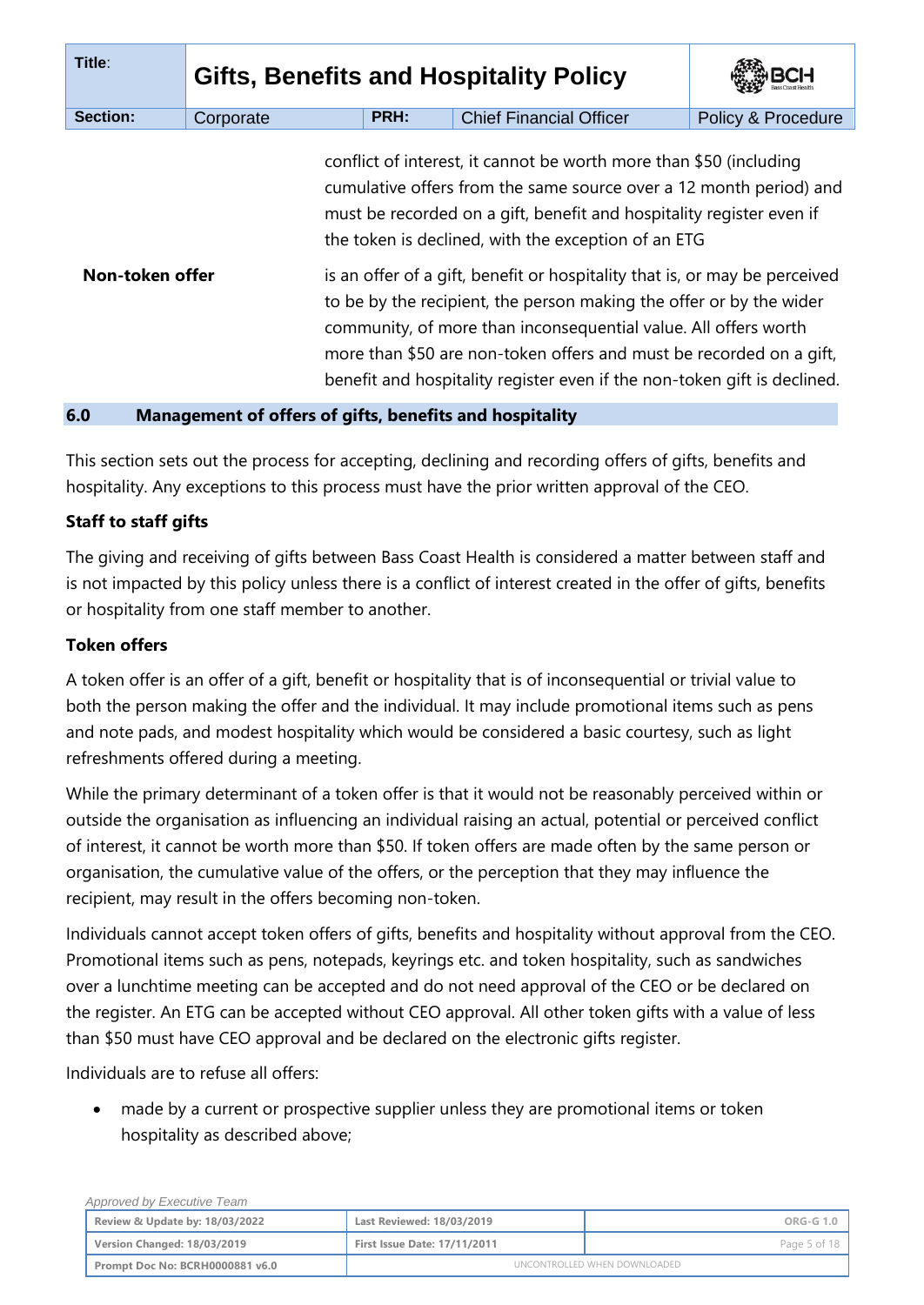| Title:          | <b>Gifts, Benefits and Hospitality Policy</b> |      |                                | <b>SEP BCH</b>     |
|-----------------|-----------------------------------------------|------|--------------------------------|--------------------|
| <b>Section:</b> | Corporate                                     | PRH: | <b>Chief Financial Officer</b> | Policy & Procedure |

- made during a procurement or tender process by a person or organisation involved in the process; or
- rewards, travel, meals, expenses, accommodation, entertainment, tickets, vouchers, discounts, donations, souvenirs, mementos and symbolic items
- sponsored meetings (e.g. where food is supplied paid for by a sponsor).
- invitations to corporate sponsored events (e.g. races, sports, events, concerts).
- other hospitality and events

At Bass Coast Health *"token gifts"* are regarded as acceptable (with CEO approval) and may be retained by the recipient, provided the gift or benefit meets each of the following criteria:

- (1) the gift has an approximate value of less than AUD\$50
- (2) the gift must be modest (e.g. single bottles of reasonably priced alcohol, or a box of chocolates, or flowers, or some other gift of insignificant commercial value, including souvenirs, mementos or symbolic items)
- (3) the gift must have been offered in circumstances that might be considered deserving or appropriate by an outside observer (e.g. in recognition of giving a presentation or hosting a visitor)
- (4) the gift must have been offered in circumstances where there was a degree of openness (e.g. at a public occasion or end of year function).

Any gift or benefit under AUD\$50 that does not clearly meet *all* the above criteria requires the approval of the CEO before the staff member is entitled to keep the gift or benefit, regardless of its value. This includes:

- a voucher of any value from a supplier
- a Christmas gift of any value from a supplier

Where an offer of a gift, benefit or hospitality under AUD\$50 is received, the staff member must complete the Gifts, Benefits and Hospitality request for approval form available on Prompt to seek approval from the CEO unless the gift offered is an ETG. If the CEO's approval is not given, the gift or benefit must be returned or declined.

The receipt of a token gift must be a single, one-off event for that staff member. Repeated or multiple gifts received from, or offered by, a particular supplier or potential supplier, whether token or nontoken, must be reported to the CEO.

It is acceptable for a staff member to share a token gift (e.g. chocolates) amongst work colleagues at work, provided that the circumstances of the offer meet all the above criteria. If the gift was given to the individual on behalf of a team, then it would be inappropriate for that individual to keep the gift personally. Note that all employees must comply with Bass Coast Health's policy on C*ode of Conduct* in respect of consuming alcohol at work. Staff could consider making the gift available to an auxiliary to be part of a raffle.

| Approved by Executive Team      |                                     |                              |
|---------------------------------|-------------------------------------|------------------------------|
| Review & Update by: 18/03/2022  | Last Reviewed: 18/03/2019           | ORG-G 1.0                    |
| Version Changed: 18/03/2019     | <b>First Issue Date: 17/11/2011</b> | Page 6 of 18                 |
| Prompt Doc No: BCRH0000881 v6.0 |                                     | UNCONTROLLED WHEN DOWNLOADED |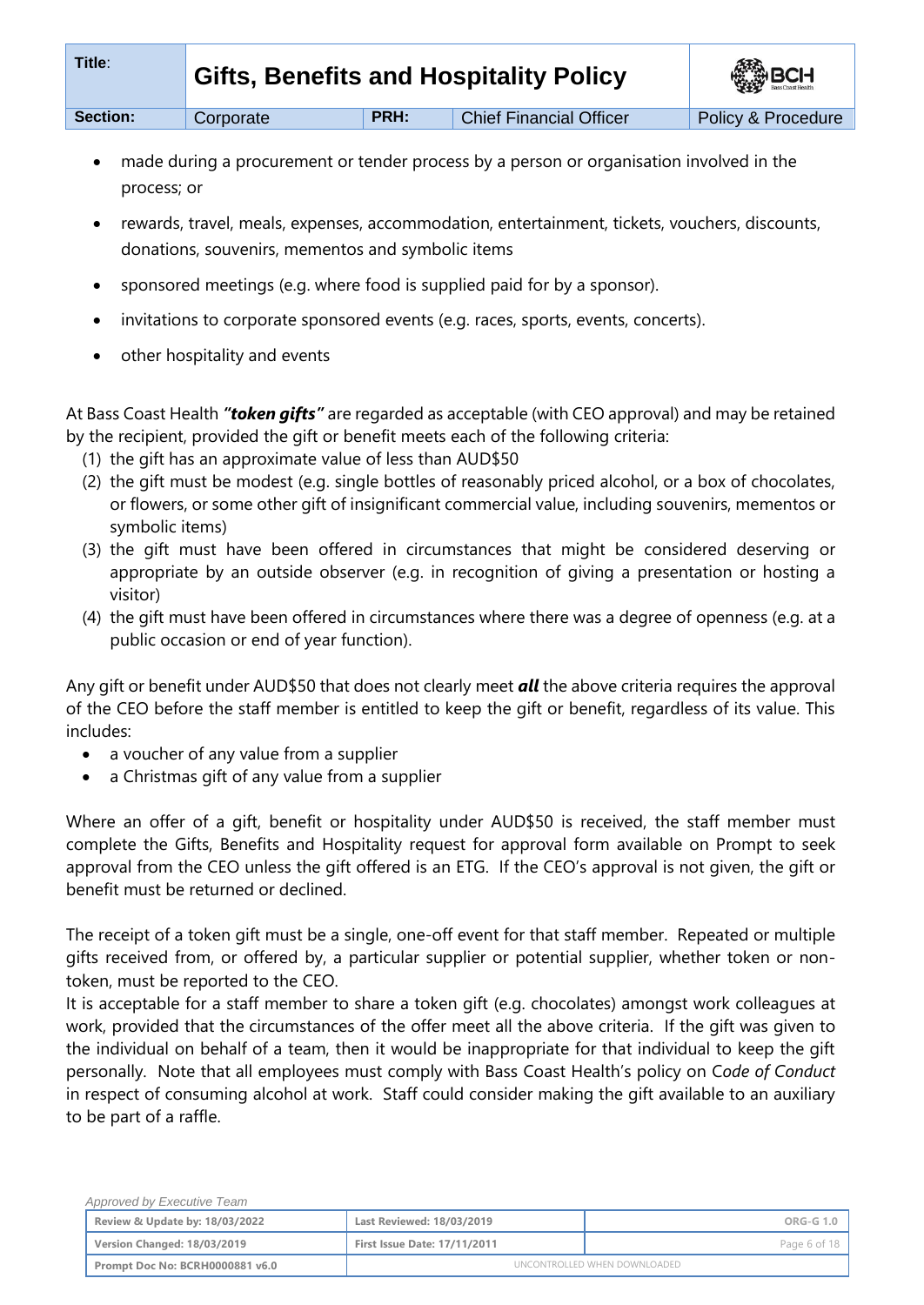| Title:          | <b>Gifts, Benefits and Hospitality Policy</b> | <b>BOH</b> |                                |                               |
|-----------------|-----------------------------------------------|------------|--------------------------------|-------------------------------|
| <b>Section:</b> | Corporate                                     | PRH:       | <b>Chief Financial Officer</b> | <b>Policy &amp; Procedure</b> |

If an individual staff member receives a small token of appreciation with modest value from a grateful **patient, client or resident** of Bass Coast Health, even if it is under the value of AUD\$50, and other than an ETG, CEO approval is still required. It should be noted that taking monetary gifts from patients is generally deemed to be unacceptable.

## **Requirement for refusing non-token offers**

Individuals should consider the GIFT test at **Table 1** and the requirements below to help respond to a non-token offer.

Individuals are to refuse non-token offers:

- $\bullet$  for all gifts with a value greater than \$50
- likely to influence them, or be perceived to influence them, in the course of their duties or raise an actual, potential or perceived conflict of interest;
- by a person or organisation about which they will likely make a decision (also applies to processes involving grants, sponsorship, regulation, enforcement or licensing);
- likely to be a bribe or inducement to make a decision or act in a particular way;
- that extend to their relatives or friends;
- with no legitimate business benefit;
- of money, or used in a similar way to money, or something easily converted to money;
- where, in relation to hospitality and events, the organisation will already be sufficiently represented to meet its business needs;
- where acceptance could be perceived as endorsement of a product or service, or acceptance would unfairly advantage the sponsor in future procurement decisions;
- made by a person or organisation with a primary purpose to lobby Ministers, Members of Parliament or public sector agencies; and
- made in secret.

If an individual considers they have been offered a bribe or inducement, the offer must be reported to the CEO or their delegate (who should report any criminal or corrupt conduct to Victoria Police or the Independent Broad-based Anti-corruption Commission).

# **Table 1. GIFT test**

| G Giver | $^{\text{!}}$ Who is providing the gift, benefit or hospitality and what is their relationship to |     |
|---------|---------------------------------------------------------------------------------------------------|-----|
|         |                                                                                                   | me? |

| Approved by Executive Team      |                                     |                              |
|---------------------------------|-------------------------------------|------------------------------|
| Review & Update by: 18/03/2022  | Last Reviewed: 18/03/2019           | ORG-G 1.0                    |
| Version Changed: 18/03/2019     | <b>First Issue Date: 17/11/2011</b> | Page 7 of 18                 |
| Prompt Doc No: BCRH0000881 v6.0 |                                     | UNCONTROLLED WHEN DOWNLOADED |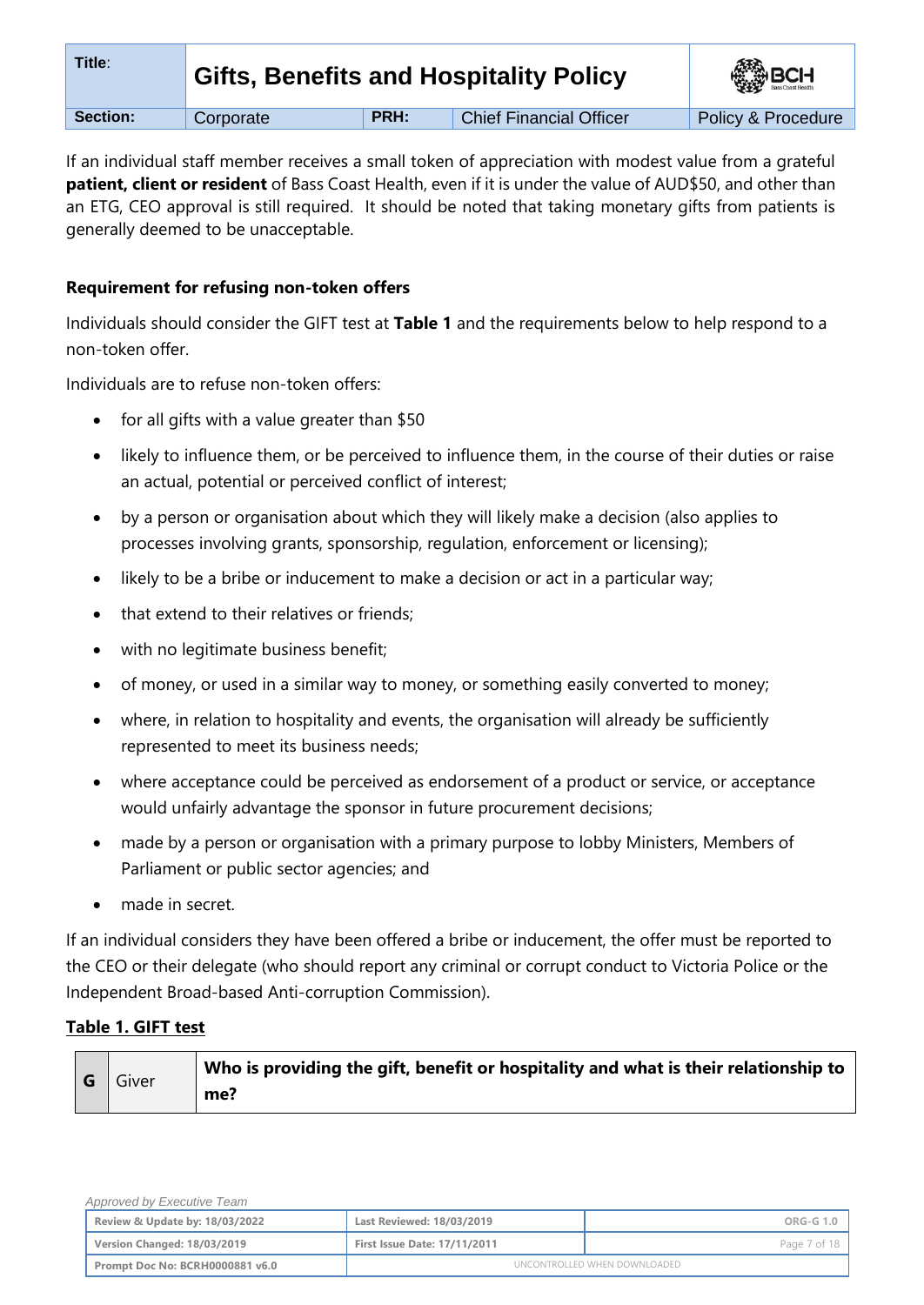| Title:          |           | <b>Gifts, Benefits and Hospitality Policy</b>                                                                                                                                                                                                                                                                                             |      |                                |                    |  |  |
|-----------------|-----------|-------------------------------------------------------------------------------------------------------------------------------------------------------------------------------------------------------------------------------------------------------------------------------------------------------------------------------------------|------|--------------------------------|--------------------|--|--|
| <b>Section:</b> |           | Corporate                                                                                                                                                                                                                                                                                                                                 | PRH: | <b>Chief Financial Officer</b> | Policy & Procedure |  |  |
|                 |           | Does my role require me to select suppliers, award grants, regulate industries or<br>determine government policies? Could the person or organisation benefit from a<br>decision I make?                                                                                                                                                   |      |                                |                    |  |  |
|                 | Influence | Are they seeking to gain an advantage or influence my decisions or actions?<br>Has the gift, benefit or hospitality been offered to me publicly or privately? Is it a<br>courtesy or a token of appreciation or valuable non-token offer? Does its timing<br>coincide with a decision I am about to make or endorse a product or service? |      |                                |                    |  |  |
| F               | Favour    | Are they seeking a favour in return for the gift, benefit or hospitality?<br>Has the gift, benefit or hospitality been offered honestly? Has the person or<br>organisation made several offers over the last 12 months?<br>Would accepting it create an obligation to return a favour?                                                    |      |                                |                    |  |  |
| Т               | Trust     | Would accepting the gift, benefit or hospitality diminish public trust?<br>How would the public view acceptance of this gift, benefit or hospitality? What would<br>my colleagues, family, friends or associates think?                                                                                                                   |      |                                |                    |  |  |

# **Requirements for accepting non-token offers**

There will be some exceptions where there is a legitimate business reason for accepting a non-token offer. All accepted non-token offers **must** be approved in writing by the CEO, recorded in the gifts, benefits and hospitality register and be consistent with the following requirements:

- it does not raise an actual, potential or perceived conflict of interest or have the potential to bring the individual, Bass Coast Health or the public sector into disrepute (the 'GIFT' test at **Table 1** is a good reminder of what to think about in making this assessment); and
- there is a legitimate business reason for acceptance. It is offered in the course of the individual's official duties, relates to the individual's responsibilities and has a benefit to Bass Coast Health, public sector or the State.

Individuals may be offered a gift or hospitality where there is no opportunity to seek written approval or to decline the offer prior to accepting. For example, they may be offered a wrapped gift that they later identify as being a non-token gift. In these cases, the individual must seek approval from the CEO within five business days.

# *Recording non-token offers of gifts, benefits and hospitality*

All token except for ETG's and non-token offers, whether accepted or declined, must be recorded in the Bass Coast Health's Gifts, Benefits and Hospitality register. The business reason for accepting the non-token offer must be recorded in the register and provide sufficient detail to link the acceptance to the individual's work functions and benefit to Bass Coast Health, public sector or State.

| Approved by Executive Team      |                                     |                              |
|---------------------------------|-------------------------------------|------------------------------|
| Review & Update by: 18/03/2022  | Last Reviewed: 18/03/2019           | ORG-G 1.0                    |
| Version Changed: 18/03/2019     | <b>First Issue Date: 17/11/2011</b> | Page 8 of 18                 |
| Prompt Doc No: BCRH0000881 v6.0 |                                     | UNCONTROLLED WHEN DOWNLOADED |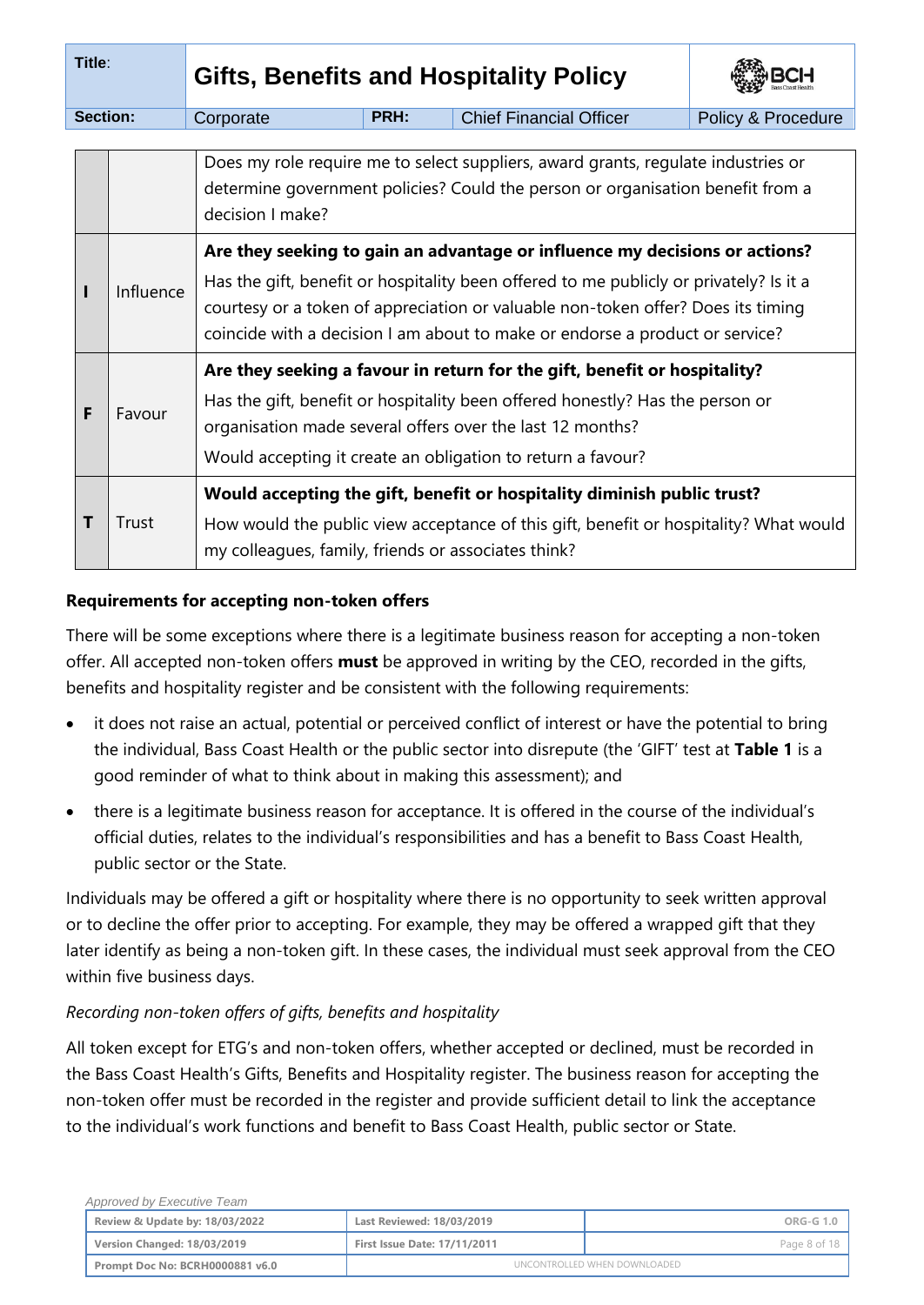| Title:   | <b>Gifts, Benefits and Hospitality Policy</b> | <b>SEP BCH</b> |                                |                    |
|----------|-----------------------------------------------|----------------|--------------------------------|--------------------|
| Section: | Corporate                                     | PRH:           | <b>Chief Financial Officer</b> | Policy & Procedure |

Individuals should consider the following examples of acceptable and unacceptable rationale when recording the business reason for seeking approval to accept an offer:

**Unacceptable:** "Networking"

"Maintaining stakeholder relationships"

**Acceptable:** "Individual is responsible for evaluating and reporting outcomes of Bass Coast Health's sponsorship of Event A. Individual attended Event A in an official capacity and reported back to Bass Coast Health on the event."

> "Individual presented to a visiting international delegation. The delegation presented the Individual with a cultural item worth an estimated \$200. Declining the gift would have caused offence. The Gift was accepted, written approval was subsequently obtained for the gift, which became Bass Coast Health's property."

All gifts except for ETG's accepted or declined are to be declared to the CEO and are to be recorded on the Gifts, Benefits and Hospitality register Bass Coast Health's Finance Audit and Risk Committee will receive a report at least annually on the administration and quality control of the gifts, benefits and hospitality policy, processes and register. The report will include analysis of Bass Coast Health's gifts, benefits and hospitality risks (including multiple offers from the same source and offers from business associates), risk mitigation measures and any proposed improvements.

# **Sponsorships**

 *Approved by Executive Team*

It is not unusual for public sector agencies to look to outside sponsorship for financial support in specific areas, such as conference attendance and education sessions. Contrary views may exist about the appropriateness of particular sponsors in relation to some aspects of public health service activity.

The AUD\$50 threshold does **not** apply to offers of sponsorship. If Bass Coast Health or an individual staff member intends to accept any offer of sponsorship or payment of expenses, of any value, this requires the written approval of the CEO before the staff member is entitled to accept the benefit and attend the meeting, conference or event.

The staff member should complete the Gifts, Benefits and Hospitality request for approval form available on Prompt in advance of the event. The CEO will determine whether the offer of sponsorship or payment of expenses may be accepted.

Examples of situations that require the approval of the CEO include (but are not limited to):

- *a pharmaceutical company offers to pay the airfares of a dietician to attend a professional interstate conference to learn about dietary supplements,*
- *a pharmaceutical company offers to pay the overnight accommodation expenses of a full-time senior doctor who has been asked to attend a regional location as a guest speaker,*

| Review & Update by: 18/03/2022  | Last Reviewed: 18/03/2019           | $ORG-G1.0$   |
|---------------------------------|-------------------------------------|--------------|
| Version Changed: 18/03/2019     | <b>First Issue Date: 17/11/2011</b> | Page 9 of 18 |
| Prompt Doc No: BCRH0000881 v6.0 | UNCONTROLLED WHEN DOWNLOADED        |              |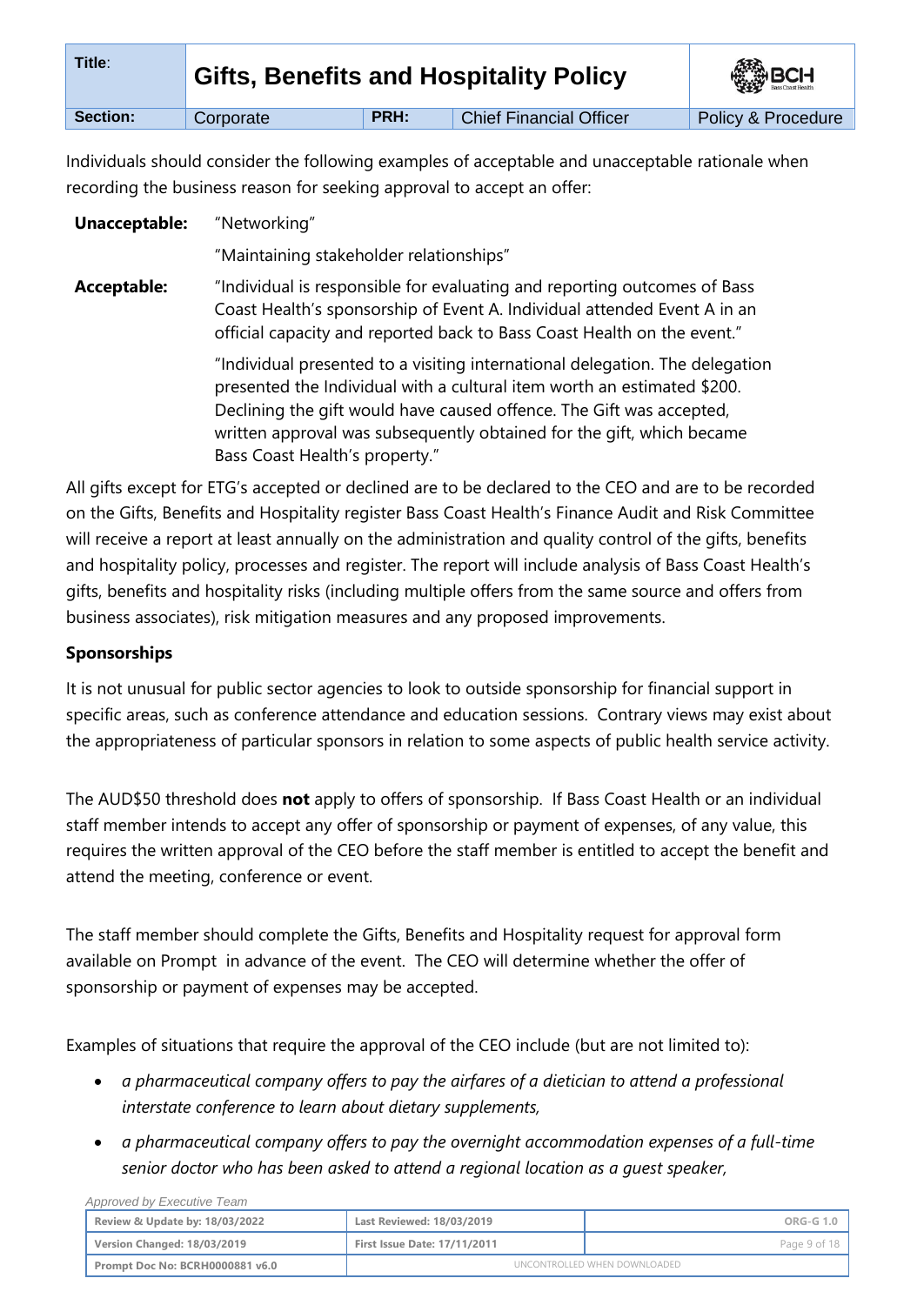| Title:   | <b>Gifts, Benefits and Hospitality Policy</b> | <b>SEP BCH</b> |                                |                    |
|----------|-----------------------------------------------|----------------|--------------------------------|--------------------|
| Section: | Corporate                                     | PRH:           | <b>Chief Financial Officer</b> | Policy & Procedure |

- *an oncology or diabetes research staff member is expected to attend an overseas protocol or investigator meeting funded by the drug trial sponsor,*
- *a medical equipment supply company offers to fund a traveling fellowship to enable doctors from overseas to work at Bass Coast Health for periods of 6 months,*
- *a drug trial sponsor offers to pay travel and accommodation for a doctor and his wife to attend a professional conference overseas to present the doctor's research findings,*
- *a current or potential supplier sponsors an education lunch for junior medical staff to be held at Bass Coast Health.*

A staff member does **not** need to seek approval under this policy to:

- (a) *accept a modest lunch or other refreshments provided to participants at a conference (where airfares, accommodation and other travel expenses have been met by Bass Coast Health),*
- *(b) participate in a networking lunch or dinner at a conference if it is part of the conference fee,*
- *(c) accept modest promotional items or samples from suppliers or potential suppliers.*
- *(d) accept a ETG*

No offer of sponsorship or payment of expenses can be accepted if it is provided in a manner or upon conditions that might potentially interfere with or limit:

- the independence of a health care professional's treatment or advice, or his or her prescribing or dispensing practices
- the independence of a manager in making procurement and other operational decisions in the interests of Bass Coast Health
- Bass Coast Health's ability to carry out all its functions fully and impartially.

## **APPROVAL**

When the Gifts, Benefits and Hospitality request for approval form is completed by the staff member and submitted to the Manager, Procurement and Contracts for pre-approval and endorsement for CEO approval it will be determined whether the gift, hospitality, sponsorship or other gratuitous benefit may be retained or accepted, after giving consideration to the following factors:

- (a) the value and nature of the gift, hospitality, sponsorship or other benefit
- (b) whether the gift, hospitality, sponsorship or benefit has been offered by virtue of that staff member's role
- (c) the degree of openness surrounding the gift, hospitality, sponsorship or benefit

| Approved by Executive Team      |                                     |                              |
|---------------------------------|-------------------------------------|------------------------------|
| Review & Update by: 18/03/2022  | Last Reviewed: 18/03/2019           | ORG-G 1.0                    |
| Version Changed: 18/03/2019     | <b>First Issue Date: 17/11/2011</b> | Page 10 of 18                |
| Prompt Doc No: BCRH0000881 v6.0 |                                     | UNCONTROLLED WHEN DOWNLOADED |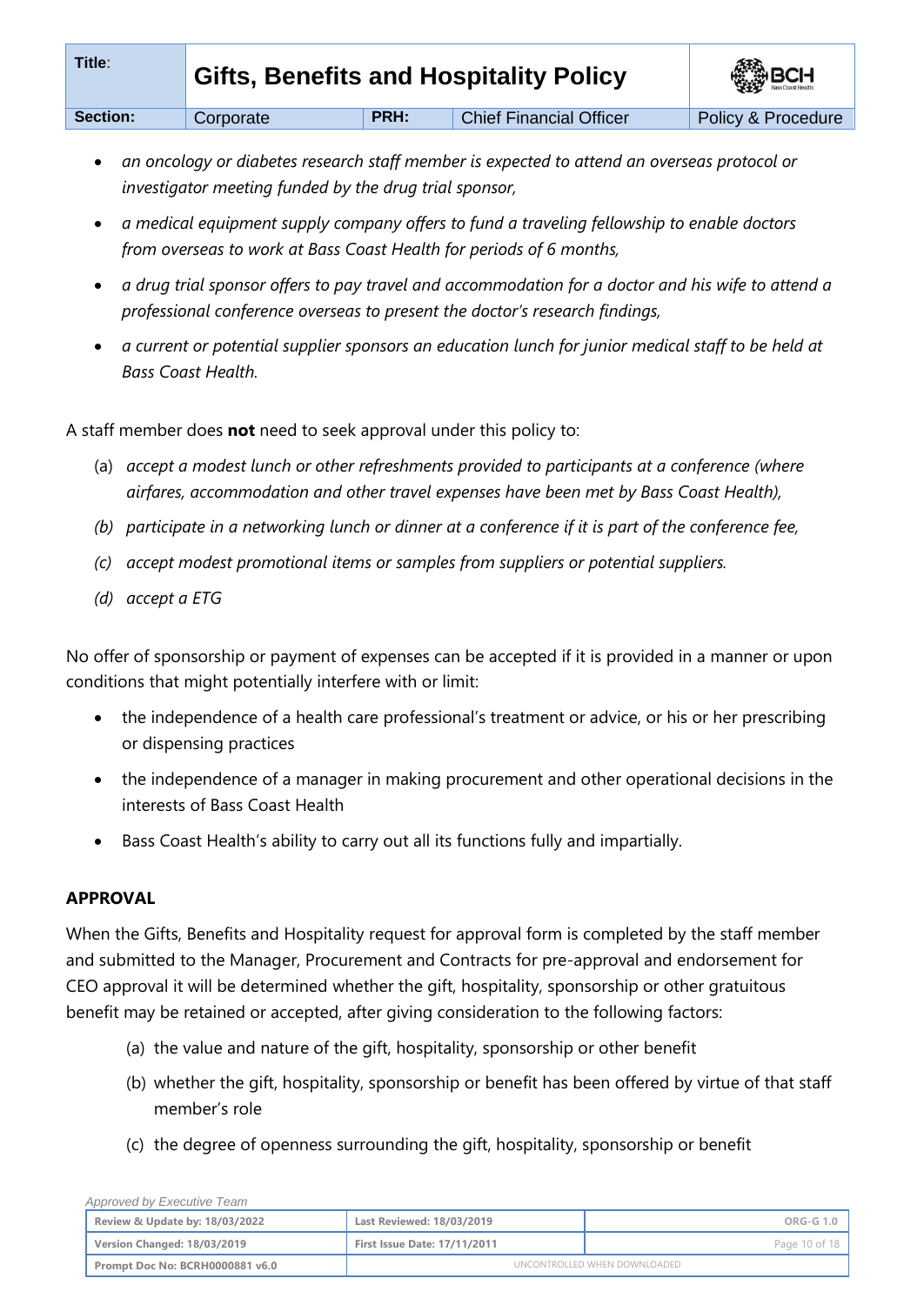| Title:   | <b>Gifts, Benefits and Hospitality Policy</b> | <b>ASSISSION</b> |                                |                    |
|----------|-----------------------------------------------|------------------|--------------------------------|--------------------|
| Section: | Corporate                                     | PRH:             | <b>Chief Financial Officer</b> | Policy & Procedure |

- (d) whether the gift or benefit is to be given to a staff member in a public forum in appreciation for that staff member's work, assistance or involvement (or on behalf of their team)
- (e) whether the companies that supply medications to Bass Coast Health's patients, including situations where medications are not supplied directly to Bass Coast Health but where the prescribing and dispensing practices of individual health care professionals employed by Bass Coast Health will impact on which company supplies medications for a patient in the community (e.g. discharge medications).
- (f) whether refusal of the gift, hospitality or benefit would cause embarrassment or offence
- (g) whether the supplier currently supplies goods or services to Bass Coast Health, and if so, the nature and approximate value of the total supply of those goods and services per annum
- (h) whether Bass Coast Health is currently undertaking or will soon undertake a tender or other selection process, or is engaged in current negotiations, that might affect that supplier or potential supplier
- (i) whether there is any possibility that the staff member involved might be, or might appear to be, compromised in any procurement or business process or otherwise in relation to the staff member's role
- (j) whether the gift, hospitality, sponsorship or benefit implies any obligation or expectation that favours could be granted

Acceptance of the gift, hospitality, sponsorship or benefit must be unlikely to be perceived by an impartial observer to create a conflict of interest or influence the performance of the staff member's duties or Bass Coast Health's functions. Any circumstances must be able to successfully withstand public and professional scrutiny and conform to professional and community standards of ethics, good taste and appropriateness.

Any offer of sponsorship or any payment of expenses for Bass Coast Health or its staff should:

- (a) be in writing, on the letterhead of the sponsoring company, addressed to Bass Coast Health, setting out full details of the offer
- (b) be simple, modest and secondary to the educational content of the meeting, conference or other event
- (c) be relevant to health care services
- (d) be provided in an environment that enhances the quality of health care, education and learning
- (e) not present a real or apparent conflict between the objectives, mission and values of Bass Coast Health, and those of the proposed sponsor

| Approved by Executive Team      |                                     |                              |
|---------------------------------|-------------------------------------|------------------------------|
| Review & Update by: 18/03/2022  | Last Reviewed: 18/03/2019           | ORG-G 1.0                    |
| Version Changed: 18/03/2019     | <b>First Issue Date: 17/11/2011</b> | Page 11 of 18                |
| Prompt Doc No: BCRH0000881 v6.0 |                                     | UNCONTROLLED WHEN DOWNLOADED |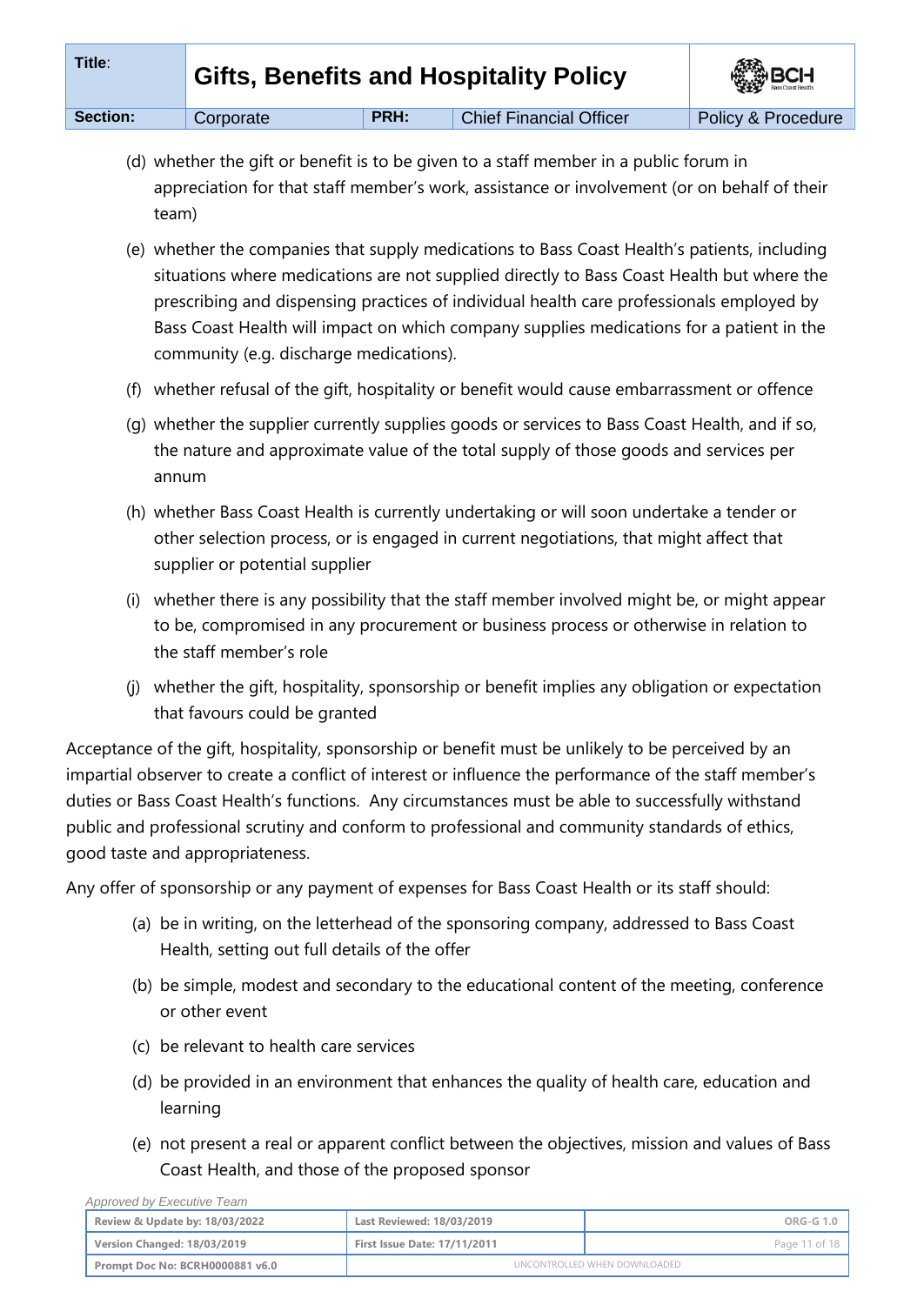| Title:   | <b>Gifts, Benefits and Hospitality Policy</b><br>PRH: |  | <b>SEP BCH</b>                 |                    |
|----------|-------------------------------------------------------|--|--------------------------------|--------------------|
| Section: | Corporate                                             |  | <b>Chief Financial Officer</b> | Policy & Procedure |

- (f) not be conditional upon any obligation to purchase a particular product or prescribe a particular drug
- (g) not involve endorsement of the sponsor or any of the sponsor's products
- (h) make it clear whether it is being offered in connection with a sponsored clinical drug trial
- (i) preferably be considered against criteria predetermined by Bass Coast Health that have been published or circulated in advance, so as to give other potential sponsors a similar opportunity
- (j) not subsidise or pay for the costs of family members or companions of attendees at educational meetings and conferences.

In some circumstances it may be appropriate for the CEO to approve a sponsorship with conditions. No offer of sponsorship or payment of expenses can be accepted if it is provided in a manner or upon conditions that might potentially interfere with or limit:

- the independence of a health care professional's treatment or advice, or his or her prescribing or dispensing practices
- the independence of a manager in making procurement and other operational decisions in the interests of Bass Coast Health
- Bass Coast Health's ability to carry out all its functions fully and impartially.

Depending on the circumstances, the public interest may be best served by Bass Coast Health calling for expressions of interest in respect of securing sponsorship, or by using other mechanisms to make other potential or competing sponsors aware of the need.

While Bass Coast Health as an organisation is legitimately entitled to seek expressions of interest for sponsorship, individual employees must not **seek or solicit sponsorship** from anyone where there could be a perception that they might stand to personally benefit. For example, it would be inappropriate for a staff member to write a letter to a pharmaceutical or other supply company to request funding to assist them personally to attend a conference or pay for other accommodation. A manager can write such a letter in respect of their staff. This avoids the appearance of soliciting benefits for oneself, which is not permissible especially in the public sector.

In some circumstances it may be appropriate to record the terms and conditions of an approved sponsorship arrangement in a written agreement. This will be determined by the CEO. The CEO is required to consider a request for approval under this Policy within a reasonable timeframe, so as not to compromise the event, hospitality or sponsorship that is proposed.

| Approved by Executive Team      |                                     |                              |
|---------------------------------|-------------------------------------|------------------------------|
| Review & Update by: 18/03/2022  | Last Reviewed: 18/03/2019           | ORG-G 1.0                    |
| Version Changed: 18/03/2019     | <b>First Issue Date: 17/11/2011</b> | Page 12 of 18                |
| Prompt Doc No: BCRH0000881 v6.0 |                                     | UNCONTROLLED WHEN DOWNLOADED |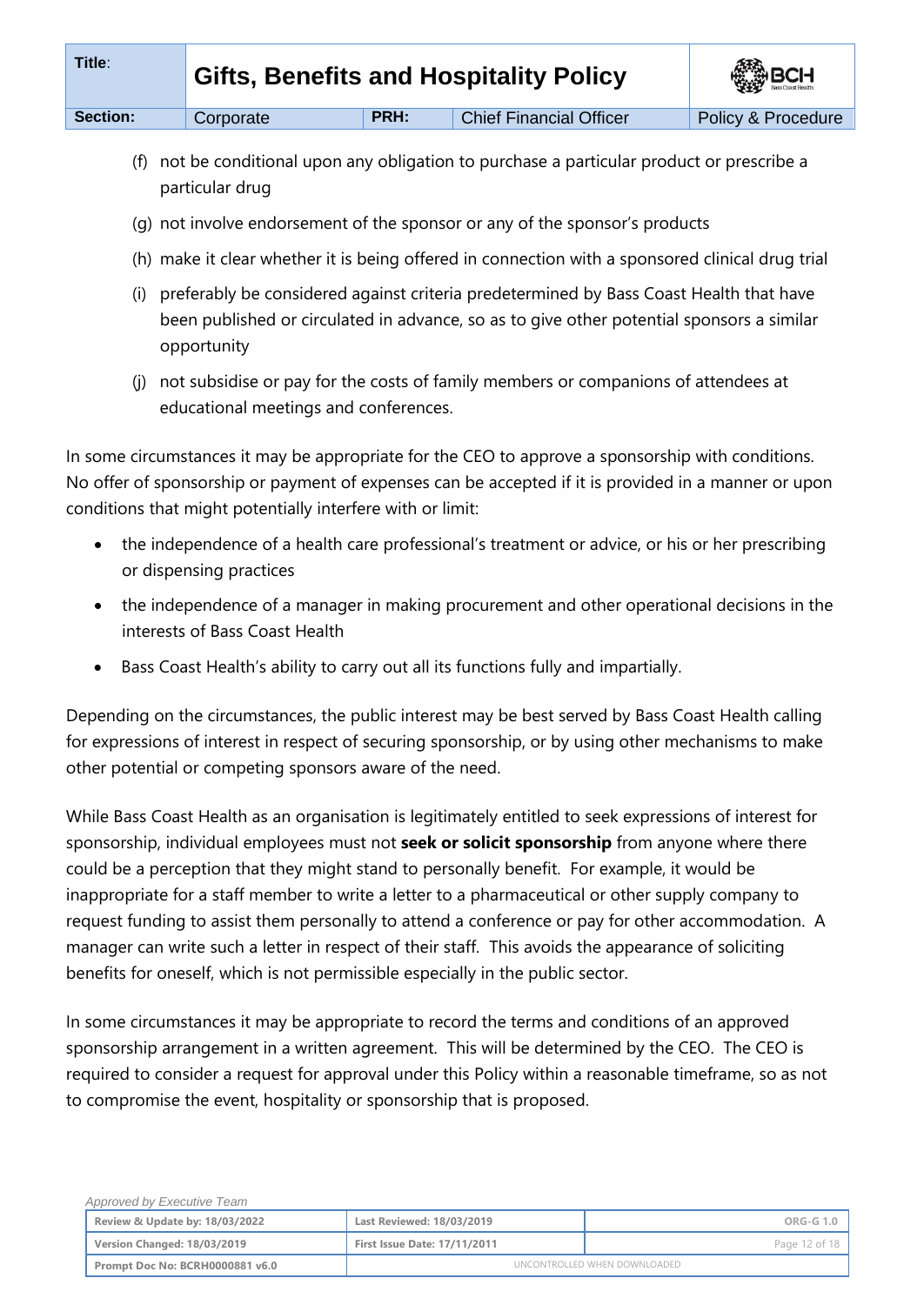| Title:   | <b>Gifts, Benefits and Hospitality Policy</b><br><b>PRH:</b> |  | <b>SEP BCH</b>                 |                    |
|----------|--------------------------------------------------------------|--|--------------------------------|--------------------|
| Section: | Corporate                                                    |  | <b>Chief Financial Officer</b> | Policy & Procedure |

## **Ownership of gifts offered to individuals**

Non-token gifts accepted by an individual for their work or contribution may be retained by the individual where the CEO has provided written approval. Employees must transfer to Bass Coast Health official gifts or any gift of cultural significance or significant monetary value (over \$50).

# **7.0 Management of the provision of gifts, benefits and hospitality**

# **Requirements for providing gifts, benefits and hospitality**

Gifts, benefits and hospitality may be provided by BCH to welcome guests, facilitate the development of business relationships, further public sector business outcomes and to celebrate achievements.

When deciding whether to provide gifts, benefits or hospitality or the type of gift, benefit or hospitality to provide, individuals must ensure:

- any gift, benefit or hospitality is provided for a business reason in that it furthers the conduct of official business or other legitimate organisational goals, or promotes and supports government policy objectives and priorities;
- that any costs are proportionate to the benefits obtained for the State, and would be considered reasonable in terms of community expectations (the 'HOST' test at **Table 2** is a good reminder of what to think about in making this assessment); and it does not raise an actual, potential or perceived conflict of interest.

| н | Hospitality | To whom is the gift or hospitality being provided?<br>Will recipients be external business partners, or individuals of the host organisation?                                                                                                                                                                                                            |
|---|-------------|----------------------------------------------------------------------------------------------------------------------------------------------------------------------------------------------------------------------------------------------------------------------------------------------------------------------------------------------------------|
| O | Objectives  | For what purpose will hospitality be provided?<br>Is the hospitality being provided to further the conduct of official business? Will it<br>promote and support government policy objectives and priorities? Will it contribute<br>to staff wellbeing and workplace satisfaction?                                                                        |
| S | Spend       | Will public funds be spent?<br>What type of hospitality will be provided? Will it be modest or expensive, and will<br>alcohol be provided as a courtesy or an indulgence? Will the costs incurred be<br>proportionate to the benefits obtained?                                                                                                          |
|   | Trust       | Will public trust be enhanced or diminished?<br>Could you publicly explain the rationale for providing the gift or hospitality? Will the<br>event be conducted in a manner which upholds the reputation of the public sector?<br>Have records in relation to the gift or hospitality been kept in accordance with<br>reporting and recording procedures? |

# **Table 2. HOST test**

 *Approved by Executive Team*

| Approved by Executive Team      |                                     |                              |
|---------------------------------|-------------------------------------|------------------------------|
| Review & Update by: 18/03/2022  | Last Reviewed: 18/03/2019           | $ORG-G 1.0$                  |
| Version Changed: 18/03/2019     | <b>First Issue Date: 17/11/2011</b> | Page 13 of 18                |
| Prompt Doc No: BCRH0000881 v6.0 |                                     | UNCONTROLLED WHEN DOWNLOADED |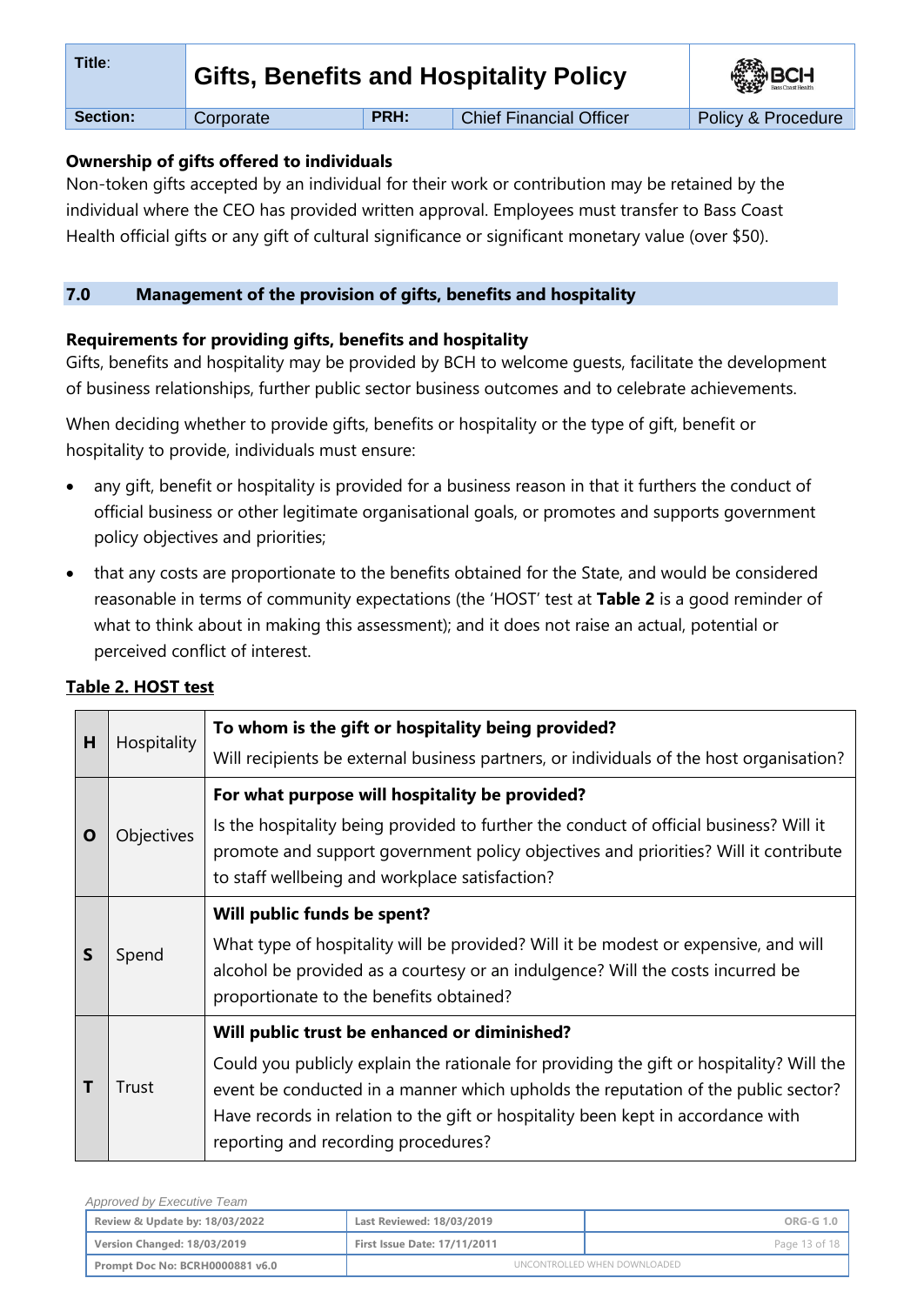| Title:          |           |             | Gifts, Benefits and Hospitality Policy | <b>BOH</b>         |
|-----------------|-----------|-------------|----------------------------------------|--------------------|
| <b>Section:</b> | Corporate | <b>PRH:</b> | <b>Chief Financial Officer</b>         | Policy & Procedure |

## **Containing costs**

Individuals should contain costs involved in the provision of gifts, benefits and hospitality wherever possible. The following questions may be useful to assist individuals to decide the type of gift, benefit or hospitality to provide:

- Will the cost of providing the gift, benefit or hospitality be proportionate to the potential benefits?
- Is an external venue necessary or does the organisation have facilities to host the event?
- Is the proposed catering or hospitality proportionate to the number of attendees?
- Does the size of the event and number of attendees align with intended outcomes?
- Will providing the gift, benefit or hospitality be viewed by the public as excessive?

### **8.0 Related policy, legislation and other documents**

- Minimum accountabilities for the management of gifts, benefits and hospitality (*see Instructions supporting the Standing Directions of the Minister for Finance)*
- the Bass Coast Health's Conflict of Interest Policy
- *Public Administration Act 2004*
- Code of conduct for Victorian public sector employees 2015
- Code of conduct for Directors of Victorian public entities 2016
- Victorian Public Sector Commission's *Gifts, benefits and hospitality policy framework.*

## **Other Bass Coast Health Policies and Guidance documentation**

- [Code of Conduct](https://system.prompt.org.au/download/document.aspx?id=20139211&code=025CCA5EBB5A0BD8A3A3FC5BC371DD74) Policy
- Probity Guidelines
- Procurement Policy
- Conflict of Interest Policy
- Procurement Strategy
- Clinical Practices [Introduction of New Technology &/or Clinical Practice \(TCP\)](https://system.prompt.org.au/download/document.aspx?id=11465519&code=E9C3F280AF936B3F757E5AE8403F1A92)
- Disposal of Assets [Clinical & Non-Clinical](https://system.prompt.org.au/download/document.aspx?id=14888668&code=AC44A0B1FA27FD4F1D571A68C87A1BD3)
- [Instrument of Delegation](https://system.prompt.org.au/download/document.aspx?id=23032098&code=3F940FA77C2EF16CE35E9949187FFE6F)
- [Risk Management Policy](https://system.prompt.org.au/download/document.aspx?id=23104850&code=6B67B1DF515F19F646A51A78F47D4165)
- [Fraud](https://system.prompt.org.au/download/document.aspx?id=11461728&code=AE21489F38105F3FB5561D6FB2B45560) & Corruption Policy

 *Approved by Executive Team*

Gifts, Benefits and Hospitality Request for Approval form

| There is a provided to the provided the second to the second the second to the second the second to the second the second to the second to the second to the second to the second to the second to the second to the second to |                                     |                              |
|--------------------------------------------------------------------------------------------------------------------------------------------------------------------------------------------------------------------------------|-------------------------------------|------------------------------|
| Review & Update by: 18/03/2022                                                                                                                                                                                                 | Last Reviewed: 18/03/2019           | ORG-G 1.0                    |
| Version Changed: 18/03/2019                                                                                                                                                                                                    | <b>First Issue Date: 17/11/2011</b> | Page 14 of 18                |
| Prompt Doc No: BCRH0000881 v6.0                                                                                                                                                                                                |                                     | UNCONTROLLED WHEN DOWNLOADED |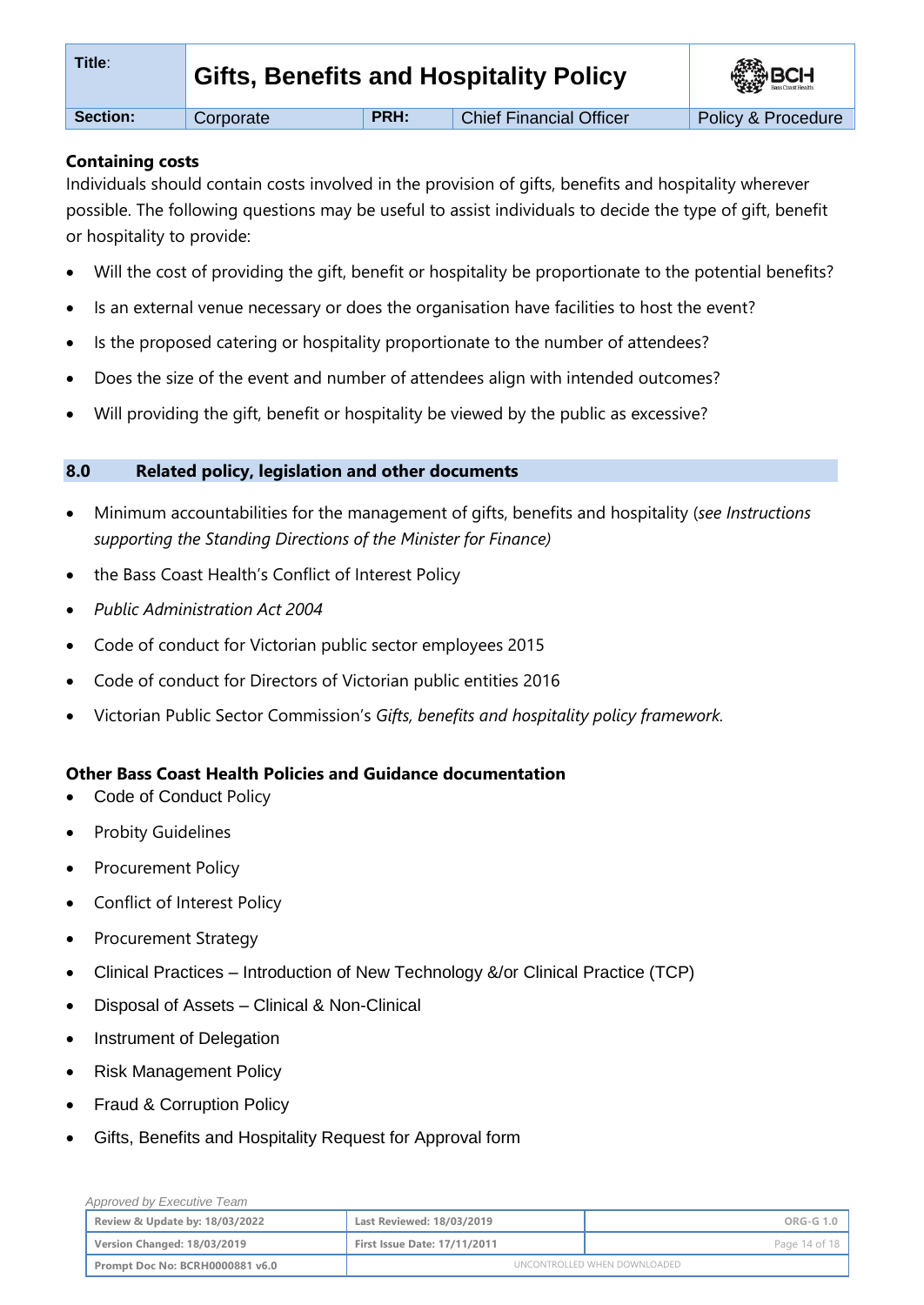| Title:          | <b>Gifts, Benefits and Hospitality Policy</b> |      | <b>SEP BCH</b>                 |                    |
|-----------------|-----------------------------------------------|------|--------------------------------|--------------------|
| <b>Section:</b> | Corporate                                     | PRH: | <b>Chief Financial Officer</b> | Policy & Procedure |

### **9.0 Authorised Officer and organisational delegate**

This policy is issued under the authority of the Authorised Officer (the CEO) and is subject to annual review.

The organisational delegate is the CEO.

#### **10.0 Breaches**

Disciplinary action consistent with the relevant industrial instrument and legislation, including dismissal, may be taken where an individual fails to adhere to this policy. This includes where an individual fails to avoid wherever possible or identify, declare and manage a conflict of interest related to gifts, benefits and hospitality in accordance with Bass Coast Health's Conflict of interest policy.

Actions inconsistent with this policy may constitute misconduct under the *Public Administration* Act *2004,* which includes:

- breaches of the binding *Code of conduct for Victorian public sector employees,* such as sections of the Code covering conflict of interest (section 3.7), public trust (section 3.9) and gifts and benefits (section 4.2); and
- individuals making improper use of their position.

For further information on managing breaches of this policy, please contact the CFO or/ Manager, Procurement and Contracts

The Department will communicate its policy on the offering and provision of gifts, benefits and hospitality to contractors, consultants and other business associates. Those identified as acting inconsistently with this policy may be subject to contract re-negotiation, including termination.

## **11.0 Speak up**

Individuals who consider that probity relating to gifts, benefits and hospitality is not being observed or believe instances of conflict of interest within Bass Coast Health may not have been declared or is not being appropriately managed should speak up and notify their manager or the CEO.

Bass Coast Health will take decisive action, including possible disciplinary action, against individuals who discriminate against or victimise those who Speak Up in good faith.

#### **12.0 Contacts for further information**

A conflict of interest resulting from the acceptance of a gift, benefit or hospitality is not always clear to those who have them. Individuals who are unsure about the acceptance of a gift, benefit or

| Approved by Executive Team      |                                     |                              |
|---------------------------------|-------------------------------------|------------------------------|
| Review & Update by: 18/03/2022  | Last Reviewed: 18/03/2019           | $ORG-G1.0$                   |
| Version Changed: 18/03/2019     | <b>First Issue Date: 17/11/2011</b> | Page 15 of 18                |
| Prompt Doc No: BCRH0000881 v6.0 |                                     | UNCONTROLLED WHEN DOWNLOADED |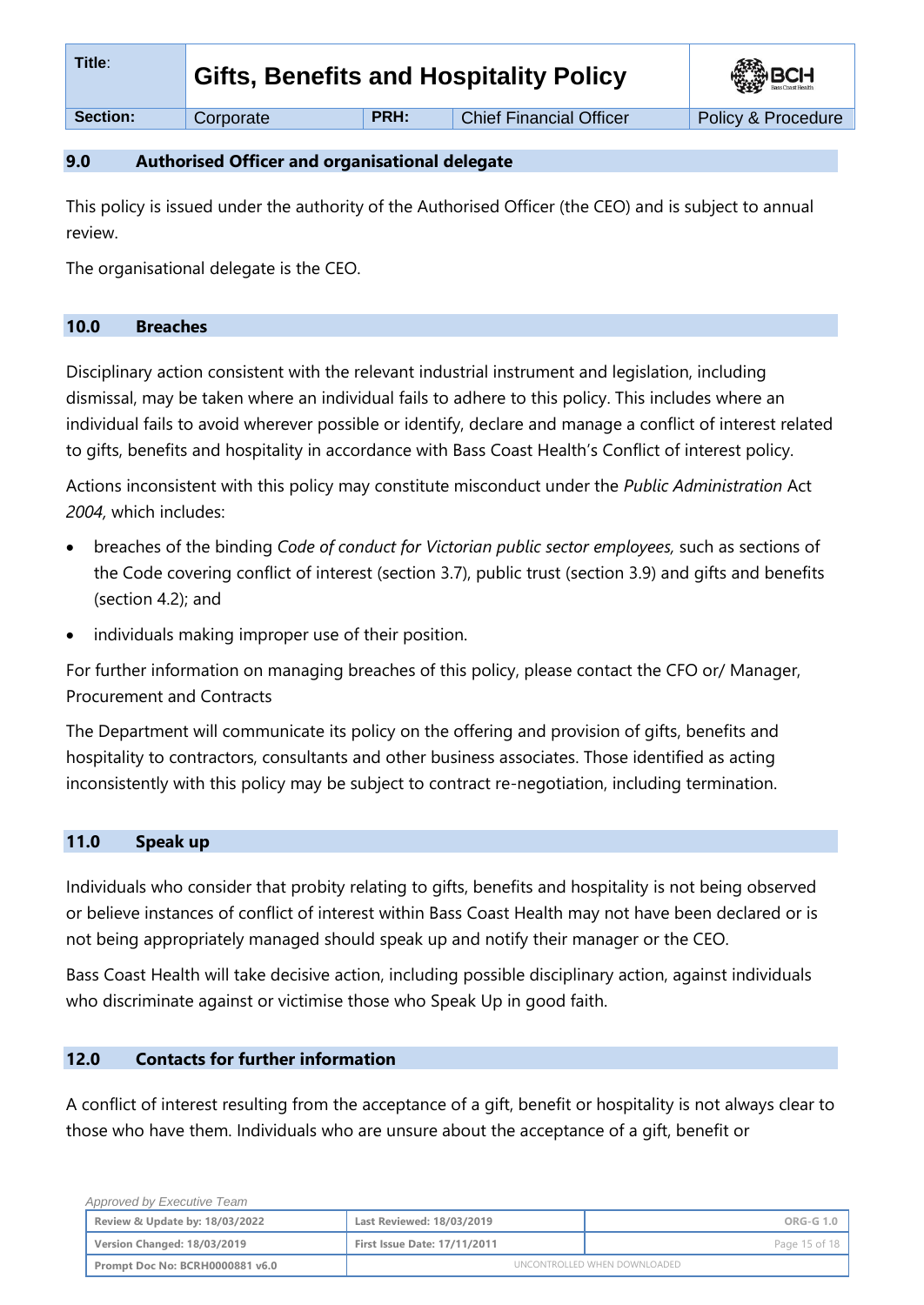| Title:   | <b>Gifts, Benefits and Hospitality Policy</b> |      | <b>BOH</b>                     |                    |
|----------|-----------------------------------------------|------|--------------------------------|--------------------|
| Section: | Corporate                                     | PRH: | <b>Chief Financial Officer</b> | Policy & Procedure |

hospitality, or the application of this policy, should ask their manager who should seek advice from the CEO, CFO or manager Procurement and Contracts.

| 13.0 | <b>Policy history</b> |  |
|------|-----------------------|--|
|      |                       |  |

Name changed from Gifts and Gratuities Policy to Gifts, Benefits and Hospitality Policy Aug 2018

| Approved by Executive Team      |                                     |               |
|---------------------------------|-------------------------------------|---------------|
| Review & Update by: 18/03/2022  | Last Reviewed: 18/03/2019           | ORG-G 1.0     |
| Version Changed: 18/03/2019     | <b>First Issue Date: 17/11/2011</b> | Page 16 of 18 |
| Prompt Doc No: BCRH0000881 v6.0 | UNCONTROLLED WHEN DOWNLOADED        |               |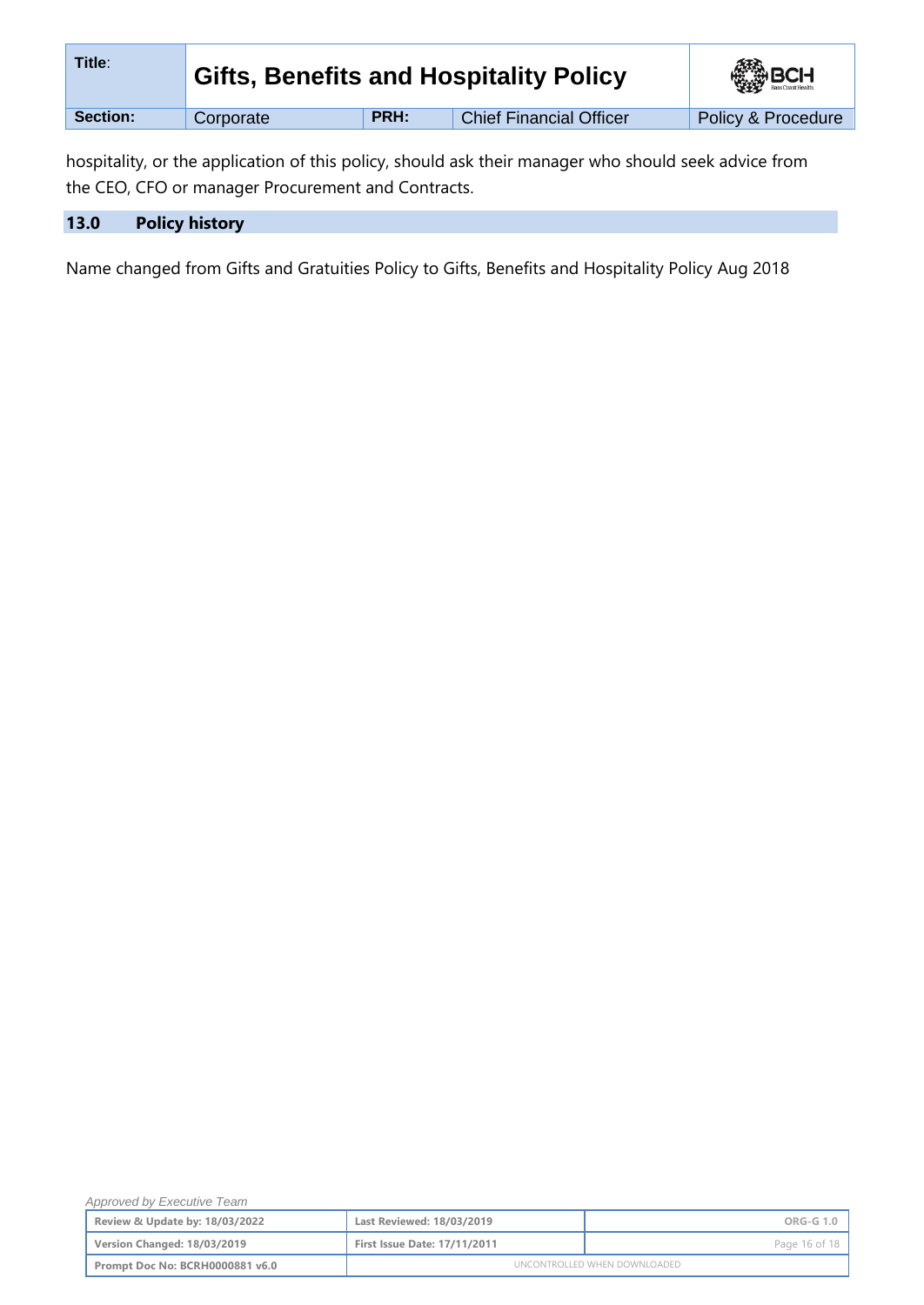**Section:** Corporate **PRH:** Chief Financial Officer Policy & Procedure

## **Schedule A**

## **MINIMUM ACCOUNTABILITIES**

**Public officials offered gifts, benefits and hospitality:** 

- 1. Do not, for themselves or others, seek or solicit gifts, benefits and hospitality.
- 2. Refuse all offers of gifts, benefits and hospitality that:
	- are money, items used in a similar way to money, or items easily converted to money;
	- give rise to an actual, potential or perceived conflict of interest;
	- may adversely affect their standing as a public official or which may bring their public sector employer or the public sector into disrepute; or
	- are non-token offers without a legitimate business benefit.
- 3. Declare all token except for ETG's and non-token offers of gifts, benefits and hospitality (whether accepted or declined) on their organisation's register, and seek written approval from the CEO to accept any token or non-token offer.
- 4. Refuse bribes or inducements and report inducements and bribery attempts to the head of the public sector organisation or their delegate (who should report any criminal or corrupt conduct to Victoria Police or the Independent Broad-based Anti-corruption Commission).

# **Public officials providing gifts, benefits and hospitality:**

- 5. Ensure that any gift, benefit and hospitality is provided for a business purpose in that it furthers the conduct of official business or other legitimate organisational goals, or promotes and supports government policy objectives and priorities.
- 6. Ensure that any costs are proportionate to the benefits obtained for the State, and would be considered reasonable in terms of community expectations.
- 7. Ensure that when hospitality is provided, individuals demonstrate professionalism in their conduct, and uphold their obligation to extend a duty of care to other participants.

**Heads of public sector organisations:**

- 8. Establish, implement and review organisational policies and processes for the effective management of gifts, benefits and hospitality that comprehensively address these minimum accountabilities.
- 9. Establish and maintain a register for gifts, benefits and hospitality offered to public officials that, at a minimum, records sufficient information to effectively monitor, assess and report on these minimum accountabilities.
- 10. Communicate and make clear within the organisation that a breach of the gifts, benefits and hospitality policies or processes may constitute a breach of binding codes of conduct and may constitute criminal or corrupt conduct, and may result in disciplinary action.

 *Approved by Executive Team* **Review & Update by: 18/03/2022 Last Reviewed: 18/03/2019 ORG-G 1.0 Version Changed: 18/03/2019 First Issue Date: 17/11/2011 Page 17 of 18** Page 17 of 18 **Prompt Doc No: BCRH0000881 v6.0** UNCONTROLLED WHEN DOWNLOADED